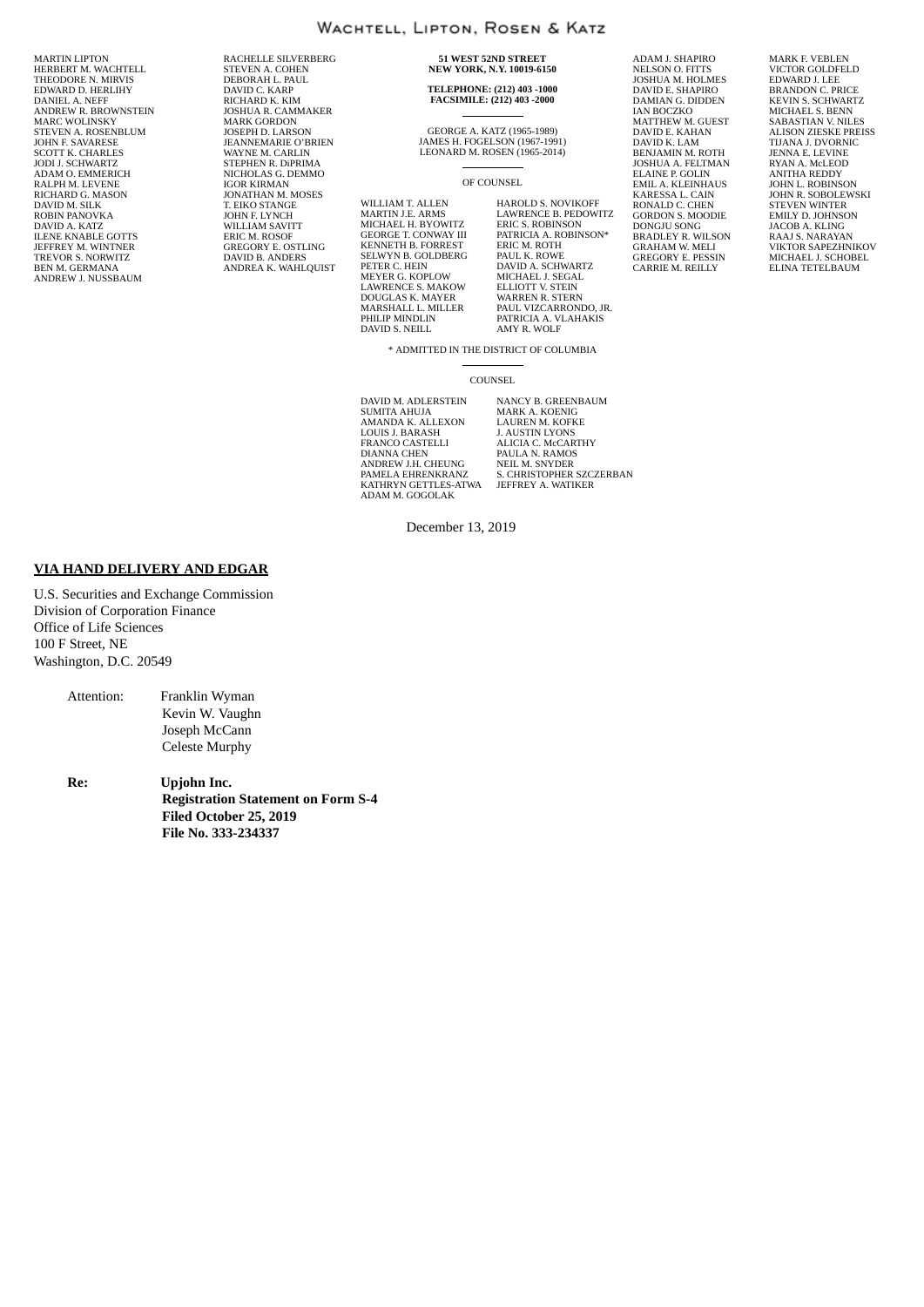U.S. Securities and Exchange Commission December 13, 2019 Page 2

#### Ladies and Gentlemen:

On behalf of Upjohn Inc. (the "Company"), we are providing the Company's responses to the comments of the Staff of the Division of Corporation Finance (the "Staff") of the U.S. Securities and Exchange Commission (the "Commission") set forth in its letter, dated November 21, 2019, with respect to the above-referenced Registration Statement on Form S-4 (the "Registration Statement"). The Company is concurrently submitting Amendment No. 1 to the Registration Statement ("Amendment No. 1") via EDGAR, and five courtesy copies of Amendment No. 1 marked to show changes to the Registration Statement are being sent to the Staff under separate cover.

For the Staff's convenience, the text of the Staff's comments is set forth below in bold, followed in each case by the Company's response. Terms not otherwise defined in this letter shall have the meanings set forth in Amendment No. 1. All references to page numbers in these responses are to the pages of Amendment No. 1.

#### **Registration Statement on Form S-4**

**Questions and Answers about the Transactions, page 1**

- 1. Please revise to add a question and answer to explain the significance of the parties structuring the transaction as a reverse merger with NewCo domiciled in Delaware as opposed to the Netherlands where Mylan has been domiciled since 2015. In particular, please discuss the **role that corporate governance and taxation played in this decision. In this regard:**
	- We refer to Mylan's July 29, 2019 investor call and Mr. Coury's statements highlighting the role that "governance" and building the company "without interference" played in the decision to leave the United States in 2015 and his current readiness to "turn this company back over to shareholders." Accordingly, the disclosure should explain the governance concerns that led Mylan to conduct the 2015 inversion and the reasons why Mylan is now ready to change its approach to corporate governance and seeking **shareholder approval to come back to the United States.**
	- We note that the combined company's historical financial statements will be those of Mylan N.V. Accordingly, please revise to discuss the tax implications of domiciling the combined company in the United States as opposed to the Netherlands and indicate **whether taxation factored into this decision.**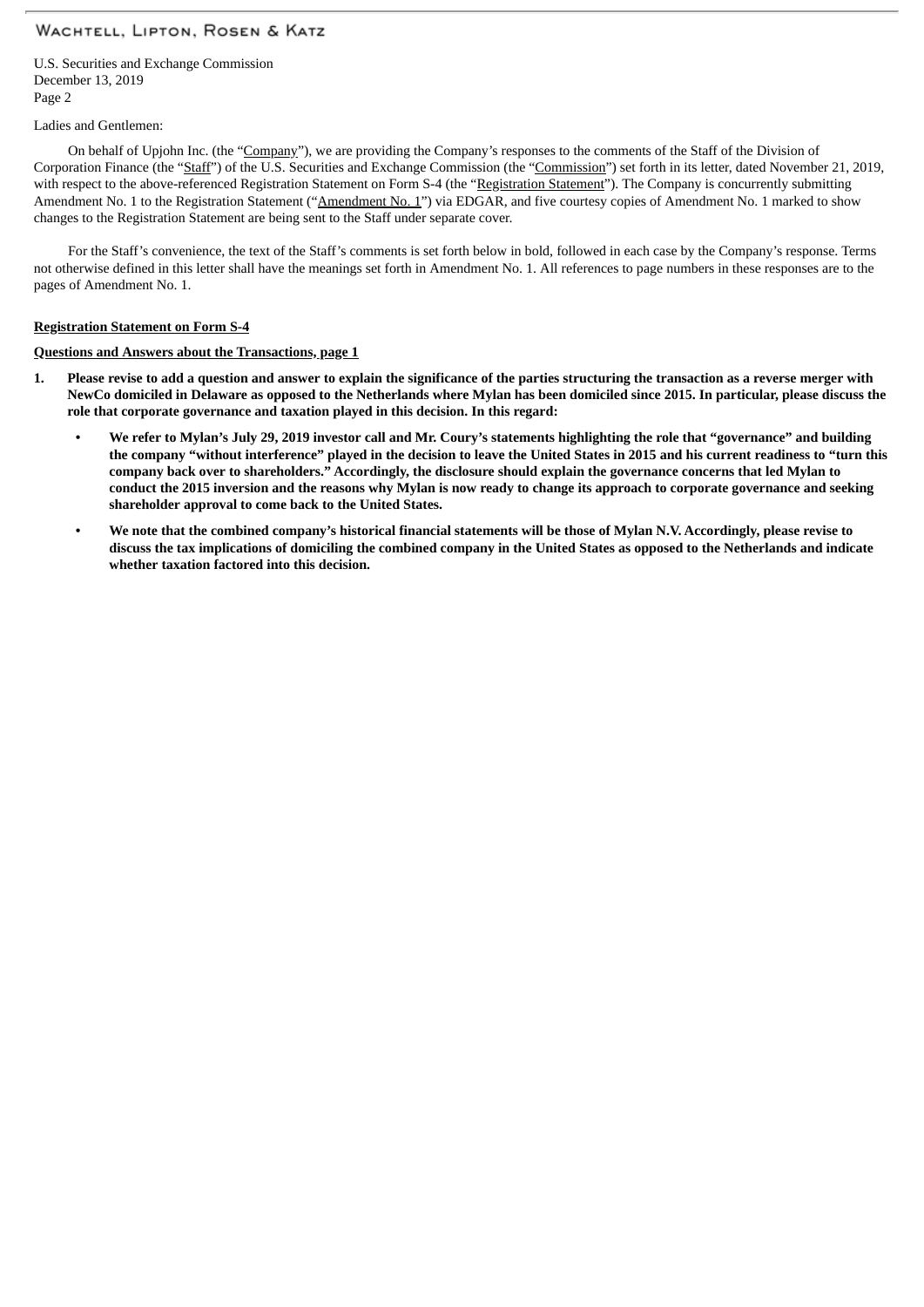U.S. Securities and Exchange Commission December 13, 2019 Page 3

> *Response*: In accordance with the Staff's comment, the sections entitled "Questions and Answers About the Transactions", "The Transactions— Recommendation of the Mylan Board of Directors; The Mylan Board's Reasons for the Combination" and "The Transactions—Background of the Combination" on pages 5, 104 and 98, respectively, of Amendment No. 1, has been revised to include an additional question and answer and additional disclosure, as applicable, to explain why the parties determined to structure the transaction such that Newco will be organized in Delaware as opposed to the Netherlands.

> With respect to the Staff's comment regarding Mylan's decision to leave the United States in 2015, Mylan respectfully notes that Mylan Inc.'s definitive proxy statement filed with the SEC on December 24, 2014 regarding the 2015 transaction (the "2015 transaction") involving Mylan and Abbott Laboratories' non-U.S. developed markets specialty and branded generics business (the "Abbott Business") (such proxy statement, the "Mylan 2015 Proxy") set forth reasons for Mylan being organized in the Netherlands (see the question "Why will the place of organization of New Mylan be the Netherlands?" on page vii of the Mylan 2015 Proxy).

Mylan entered into the 2015 transaction because the Mylan Board at the time concluded that such transaction was likely to result in significant strategic and financial benefits to Mylan, which benefits are discussed in the Mylan 2015 Proxy under the section entitled "The Transaction— Reasons for the Transaction and Recommendation of the Mylan Board". In addition to the strategic and financial benefits, the 2015 transaction provided an opportunity to create a more competitive global tax structure by forming a new global holding company domiciled outside of the United States to acquire and hold Mylan Inc. and the Abbott Business, resulting in significant additional financial flexibility for future strategic opportunities.

Having decided to structure the 2015 transaction with a global holding company domiciled outside of the United States, the Netherlands was selected as the jurisdiction in which to re-domicile Mylan. The reasons for organizing in the Netherlands, as set forth under the question "Why will the place of organization of New Mylan be in the Netherlands?" on page vii of the Mylan 2015 Proxy, included the Netherlands having stable and well-developed corporate and intellectual property laws and jurisprudence. Since the 2015 transaction, the Netherlands has provided an effective platform on which Mylan could execute its strategy for the benefit of all stakeholders, including shareholders, creditors, employees, customers, suppliers, relevant patient populations and communities in which Mylan operates.

Notwithstanding the benefits of leaving the United States as part of the 2015 transaction, it was determined that there was a strong strategic rationale to returning to the United States in connection with the Combination. Mylan and Pfizer concluded that organizing the combined company in the United States, and specifically in Delaware, which is well recognized for stable and balanced corporate laws and jurisprudence that are familiar to many U.S. investors, would provide Newco with an effective platform from which to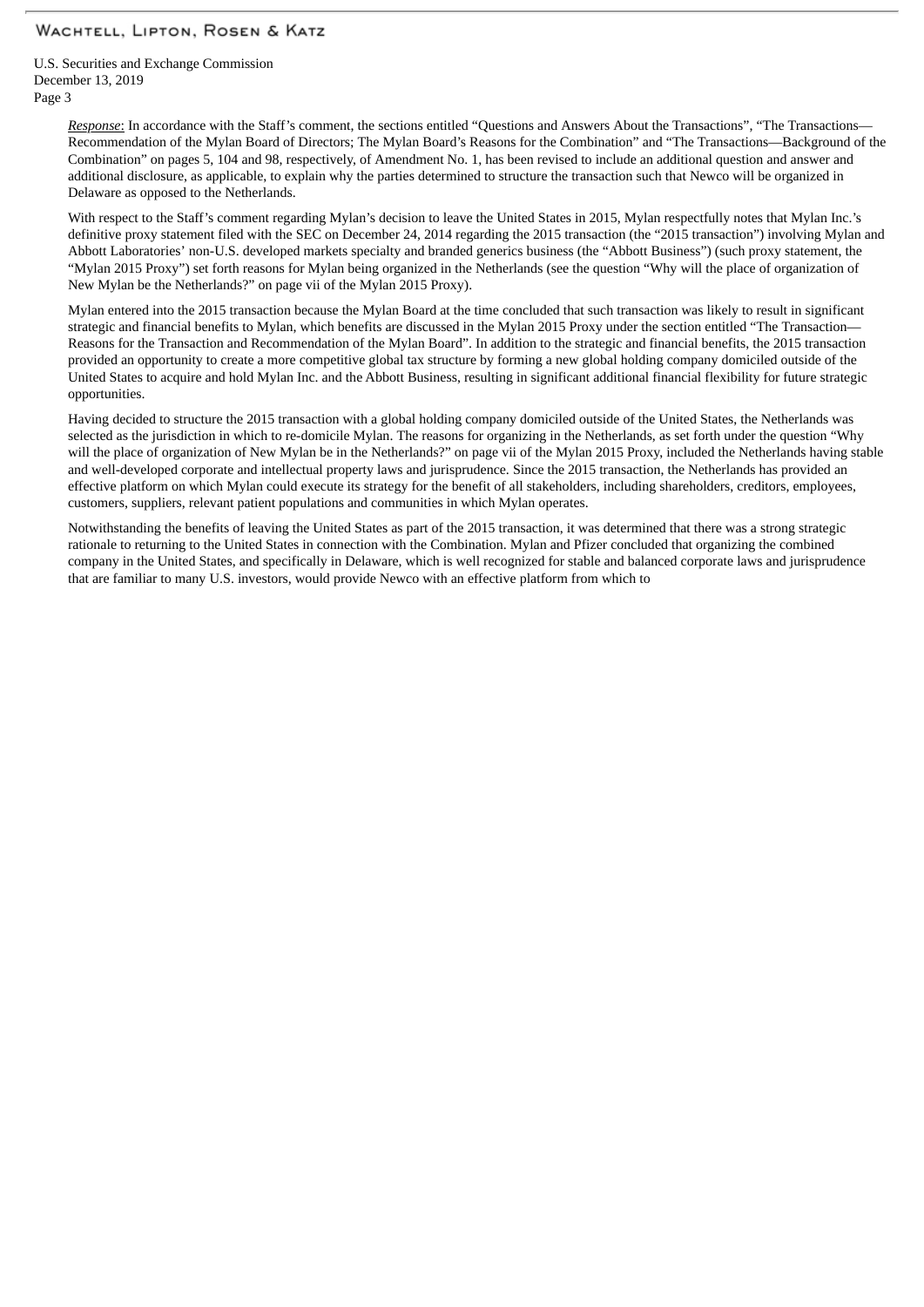U.S. Securities and Exchange Commission December 13, 2019 Page 4

> operate and provide value to Newco's stockholders and other stakeholders. In addition, the Mylan Board believes that having Newco organized in Delaware and subject to a U.S.-style, stockholder centric governance model is consistent with views expressed to Mylan by a number of Mylan shareholders. Domiciling Newco in the United States also allows for more certainty with respect to the tax treatment of the transaction to Pfizer and its stockholders, and the inefficiencies of being tax resident in the United States, relative to other jurisdictions, have been reduced as a result of recent U.S. tax reform legislation.

### **Q. What will happen in the Distribution?, page 2**

Revise to explain briefly the reason(s) why Pfizer may opt to effect the Distribution by way of a split-off. Indicate whether there is a material impact to the post-combination business or to Mylan shareholders if Pfizer opts for the split-off. If there are no impact, please **revise to clarify this point.**

*Response*: In response to the Staff's comment, the Company has revised the disclosures on page 3 of Amendment No. 1.

#### **Q. What will happen in the Combination?, page 3**

3. Revise the second paragraph to clarify, if true, that you are describing the "Alternative Transaction" structure. Explain, if true, that Mylan holders could receive fewer shares in the Combination if this structure were adopted. With reference to the 15% rate referenced on page 138, revise to quantify the potential impact to the 43% Mylan shareholder stake referenced throughout the joint proxy statement/prospectus. Also, explain whether there would be a material impact to the post-combination business if the Alternative **Transaction structure were utilized.**

*Response*: In accordance with the Staff's comment, the disclosure has been revised to clarify that the steps set forth in the second paragraph on page 4 of Amendment No. 1 to describe the Alternative Transaction Structure.

The Company and Mylan respectfully advise the Staff that the 15% Dutch dividend withholding tax could apply irrespective of whether the Combination is structured to involve the Mylan Merger or the Alternative Transaction Structure. The disclosure in the sections noted below has been revised to clarify that the Dutch dividend withholding tax could apply in either structure.

Mylan does not currently expect that the Dutch dividend withholding tax will apply to the transaction (irrespective of whether the Combination is structured to involve the Mylan Merger or the Alternative Transaction Structure). The Dutch dividend withholding tax will apply if, as of closing of the transaction, the Mylan Newco Liquidation Distribution (where the Combination is structured to involve the Mylan Merger) or the Mylan Liquidation Distribution (in the Alternative Transaction Structure), as applicable, exceeds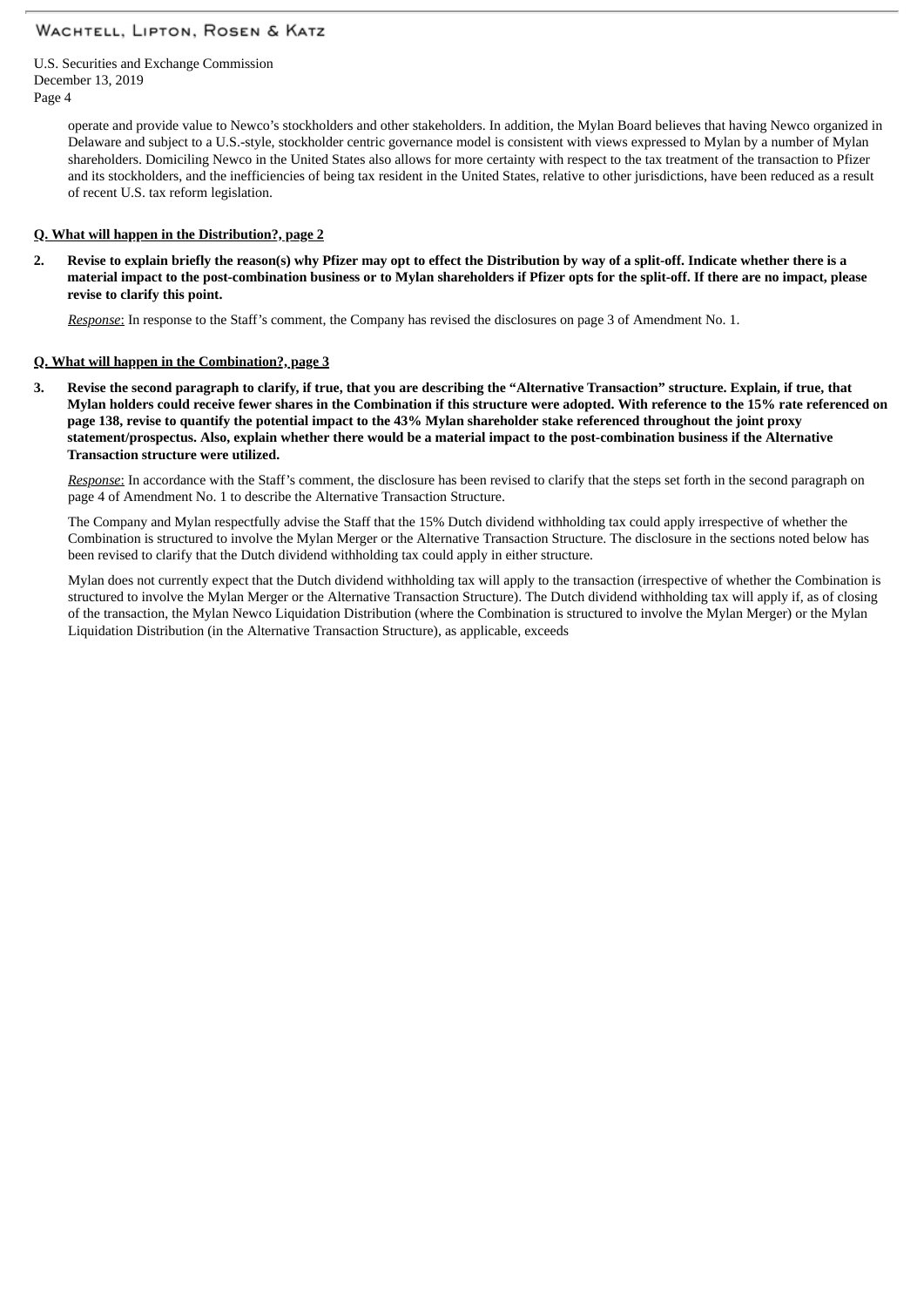U.S. Securities and Exchange Commission December 13, 2019 Page 5

> the average paid up capital recognized for Dutch dividend withholding tax purposes of the Mylan Newco ordinary shares or the Mylan ordinary shares, as applicable. In such case, the 15% Dutch dividend withholding tax is due in respect of the difference, as of closing of the transactions, between (i) the value, in EUR of the Mylan Newco Liquidation Distribution or the Mylan Liquidation Distribution, as applicable (i.e., the value of the Newco common stock to be received by the Mylan shareholders in the Combination), and (ii) the paid up capital in EUR recognized for Dutch dividend withholding tax purposes of Mylan Newco or Mylan, as applicable, as of the Mylan Newco Liquidation Distribution or the Mylan Liquidation Distribution.

> Mylan currently does not expect the Mylan Newco Liquidation Distribution or the Mylan Liquidation Distribution, as applicable, to exceed the paid up capital of Mylan Newco or Mylan, as applicable, that is recognized for Dutch dividend withholding tax purposes and thus does not expect any Dutch dividend withholding tax to apply. Mylan is seeking confirmation from the Dutch tax authorities in this respect.

> In the unlikely event the Dutch dividend withholding tax is to be withheld in respect of the Mylan Liquidation Distribution or the Mylan Newco Liquidation Distribution, as applicable, the exchange agent shall sell in one or more transactions for the benefit of holders of Mylan Newco or Mylan shareholders, as applicable, such number of shares of Newco common stock to which such holder would otherwise be entitled as is necessary to obtain net cash proceeds to pay the Dutch dividend withholding tax due. Consequently, the relevant Mylan shareholder would receive fewer shares of Newco common stock than such holder would otherwise receive in the Combination.

The Company and Mylan respectfully advise the Staff that it is not possible at this time to quantify the potential impact to the 43% Mylan shareholder stake because the applicability of the Dutch dividend withholding tax is based on certain factors that will not be known until closing of the Combination, specifically (i) the trading price of the Mylan ordinary shares at closing, (ii) the value of the EUR to USD exchange rate at closing and (iii) the amount of paid up capital recognized for Dutch dividend withholding tax purposes of Mylan or Mylan Newco as applicable, as of closing, as well as how such amount will be calculated by the Dutch tax authorities.

In accordance with the Staff's comment and to clarify the foregoing, the disclosure in the question and answer under "What will happen in the Combination?", the question and answer under "What are the material Dutch consequences to Mylan shareholders from the Combination?" and the section entitled "Material Tax Consequences—Material Dutch Tax Consequences—Dutch Dividend Withholding Tax Consequences of the Combination to Holders of Mylan Ordinary Shares" beginning on pages 3, 7 and 145, respectively, of Amendment No. 1 has been revised accordingly.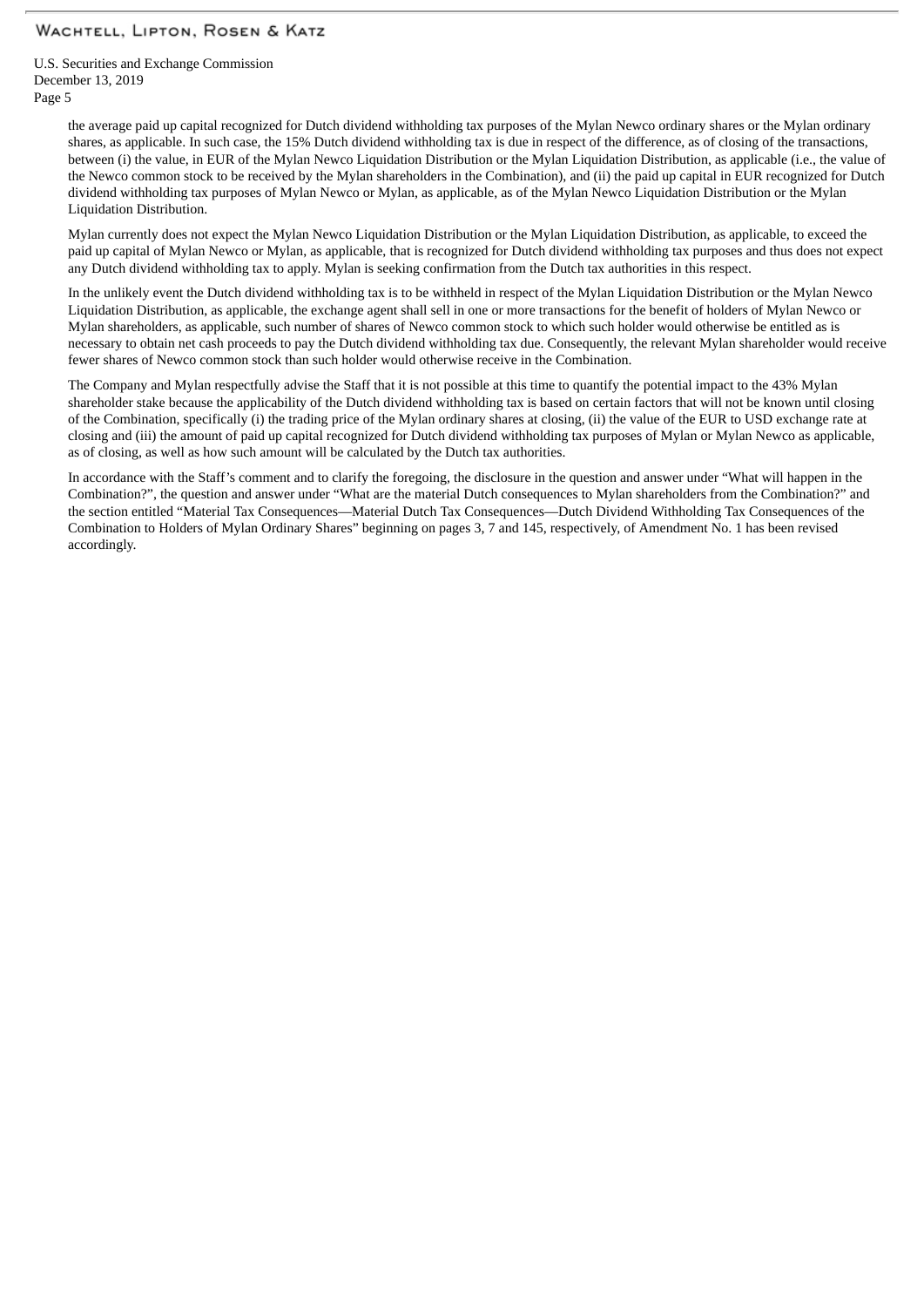U.S. Securities and Exchange Commission December 13, 2019 Page 6

> With respect to the Staff's comment regarding potential impacts to the post-combination business if the Alternative Transaction structure were utilized, the Company and Mylan are aware of the possibility that U.K. stamp duty could become payable in connection with the Combination and respectfully directs the Staff to the risk factor entitled "The Combination could result in U.K. stamp duty becoming payable by Acquisition Sub" on page 57 of Amendment No. 1, which describes the risk that the Alternative Transaction Structure could give rise to U.K. stamp duty.

#### **Exclusive Forum, page 76**

4. We note that your forum selection provision identifies the Court of Chancery of the State of Delaware as the sole and exclusive forum for certain litigation, including any "derivative action." Please disclose whether this provision applies to actions arising under the Securities Act or Exchange Act. In that regard, we note that Section 27 of the Exchange Act creates exclusive federal jurisdiction over all suits brought to enforce any duty or liability created by the Exchange Act or the rules and regulations thereunder, and Section 22 of the Securities Act creates concurrent jurisdiction for federal and state courts over all suits brought to enforce any duty or liability created by the Securities Act or the rules and regulations thereunder. If the provision applies to Securities Act claims, please also revise your prospectus to state that there is uncertainty as to whether a court would enforce such provision and that investors cannot waive **compliance with the federal securities laws and the rules and regulations thereunder.**

*Response*: In response to the Staff´s comment, the Company has revised the disclosures on pages 80, 286 and 294 of Amendment No. 1.

#### **Background of the Combination, page 90**

5. Please revise the Background section to provide disclosure concerning material issues discussed and key terms negotiated during the May 2 to June 13 timeframe. In this regard, we note that the disclosures concerning the first six weeks of the discussions/negotiations do not address any material transaction terms bevond that the parties were considering a Reverse Morris Trust transaction.

*Response*: In response to the Staff´s comment, the Company has revised the disclosures on pages 95, 96 and 97 of Amendment No. 1 to provide additional detail regarding the materials matters discussed by the parties during the May 2 to June 13 timeframe and to clarify that prior to June 14, 2019, the parties did not negotiate any material transaction terms beyond that the parties were considering a Reverse Morris Trust transaction.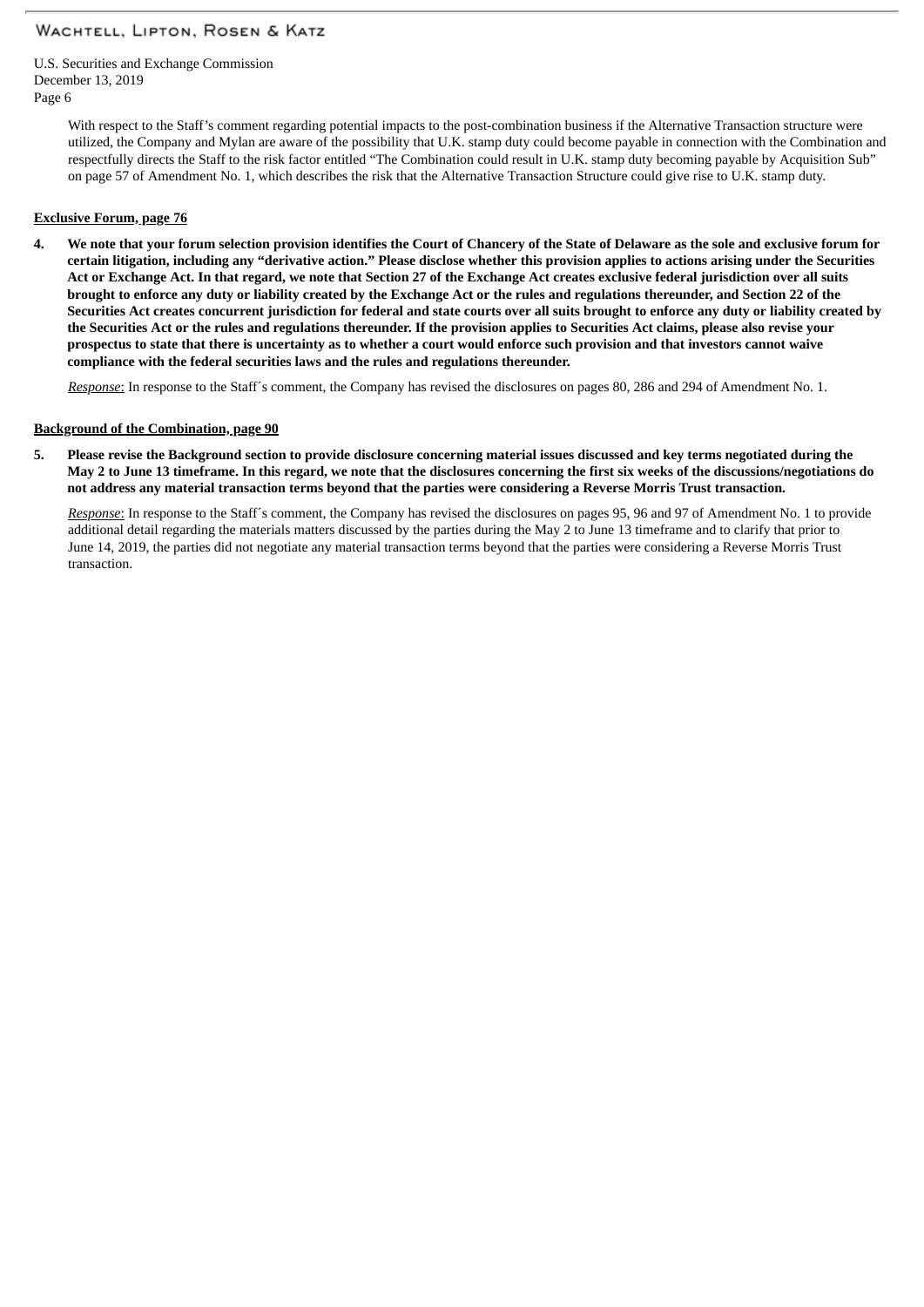U.S. Securities and Exchange Commission December 13, 2019 Page 7

6. Further to the comment above, please revise the disclosure concerning the initial May 2, 2019 meeting between Messrs. Bourla and Coury regarding a potential combination transaction. In this regard, we note that the disclosure is limited to a single sentence. Similarly, please revise to explain the contents of the "informational materials regarding the Upjohn Business and a potential combination of Mylan and **the Upjohn Business" which Pfizer provided to Mylan on May 7, 2019.**

*Response*: In response to the Staff´s comment, the Company has revised the disclosures on pages 95 and 96 of Amendment No. 1.

7. Please revise the Background section so that it is clear where each party stood with respect to material transaction terms during the course of the three-month negotiations. For instance, when discussing meetings between the parties or their advisers, identify the party that proposed a material transaction term and indicate whether the other party agreed and/or proffered a counter proposal.

*Response*: In response to the Staff´s comment, the Company has revised the disclosures on pages 95 to 102 of Amendment No. 1.

8. We note that the Background section discusses the meetings and deliberations of the Mylan Board and Mylan's Strategic Review Committee from May 2 through June 26; however, the disclosure does not similarly discuss any meetings or deliberations conducted by **Pfizer's Board or its executives. Please revise or advise.**

*Response*: In response to the Staff´s comment, the Company respectfully advises the Staff that the meetings of Pfizer's Board described on pages 95, 98, 100 and 101 of Amendment No. 1 are all of the meetings of Pfizer's Board between April 25, 2019 and July 29, 2019 in which Pfizer's Board and its executives discussed and deliberated the potential transaction with Mylan.

9. With reference to the mid-July 2019 entries, please discuss the magnitude of the pre-Distribution liabilities of the Upjohn Business at issue and the reason(s) why the parties changed course on whether the combined company would assume these liabilities.

*Response*: In response to the Staff´s comment, the Company has revised the disclosures on pages 99 to 102 of Amendment No. 1.

10. With reference to the July 12, 2019 entry, we note disclosure referencing the "treatment of certain potential Mylan liabilities." Please revise to clarify what liabilities were at issue and how the parties negotiated the treatment of these liabilities.

*Response*: In response to the Staff´s comment, the Company has revised the disclosures on pages 99 to 101 of Amendment No. 1.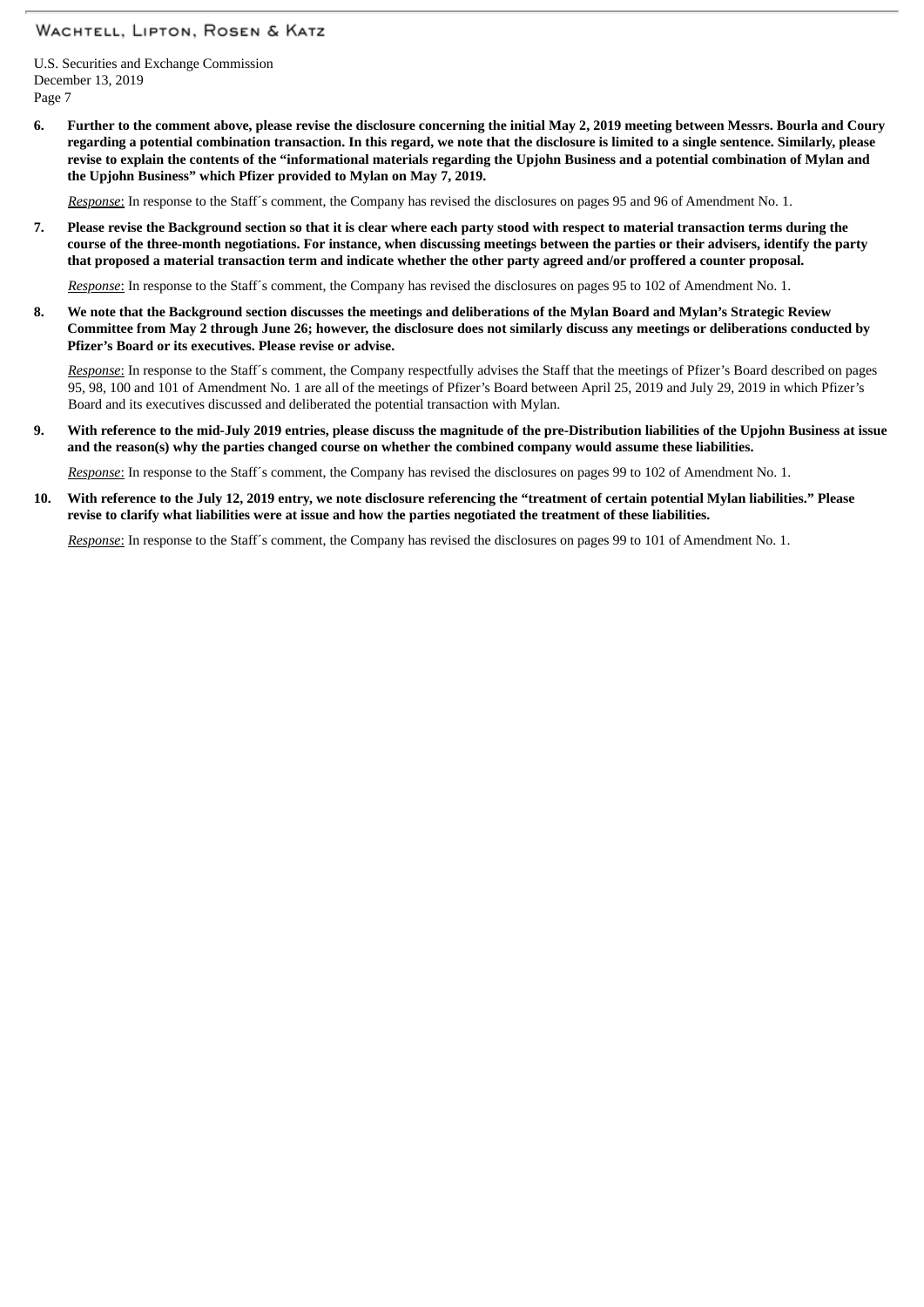U.S. Securities and Exchange Commission December 13, 2019 Page 8

#### **11. Revise the July 24-26 and July 26-28 entries to identify the unresolved transaction terms.**

*Response*: In response to the Staff´s comment, the Company has revised the disclosures on pages 101 and 102 of Amendment No. 1.

#### 12. With reference to Mylan's July 29, 2019 investor call, please discuss the decision and any negotiations concerning establishment of NewCo's dividend policy. Your discussion should also cover any negotiations concerning the initial size of the dividend.

*Response*: In response to the Staff´s comment, the Company has revised the disclosures on pages 96 and 98 of Amendment No. 1 to include references to the discussions and negotiations around the decision to establish Newco's dividend policy.

#### **Opinions of Mylan's Financial Advisors, page 101**

#### 13. Please provide us with all materials, including any board books provided by Centerview and PJT Partners to the Mylan board.

*Response*: The Company has been advised that Centerview and PJT Partners will provide directly to the Staff under separate cover on a confidential and supplemental basis pursuant to Rule 418 of the Securities Act, and Rule 12b-4 under the Exchange Act, the materials prepared jointly by Centerview and PJT Partners and presented to the Mylan Strategic Review Committee and the Mylan Board in connection with the delivery of their respective opinions on July 26, 2019. In accordance with such rules, such materials are being provided together with a request that these materials be returned promptly following completion of the Staff's review thereof. Such materials are not, and will not be, filed with or deemed to be part of the registration statement. In connection therewith, a request has been made by Centerview and PJT Partners for confidential treatment of these materials pursuant to the provisions of 17 C.F.R. §200.83 by separate letter.

A copy of the written opinion of each of Centerview and PJT Partners, each dated July 26, 2019, is attached as Annex C and Annex D, respectively, to the registration statement.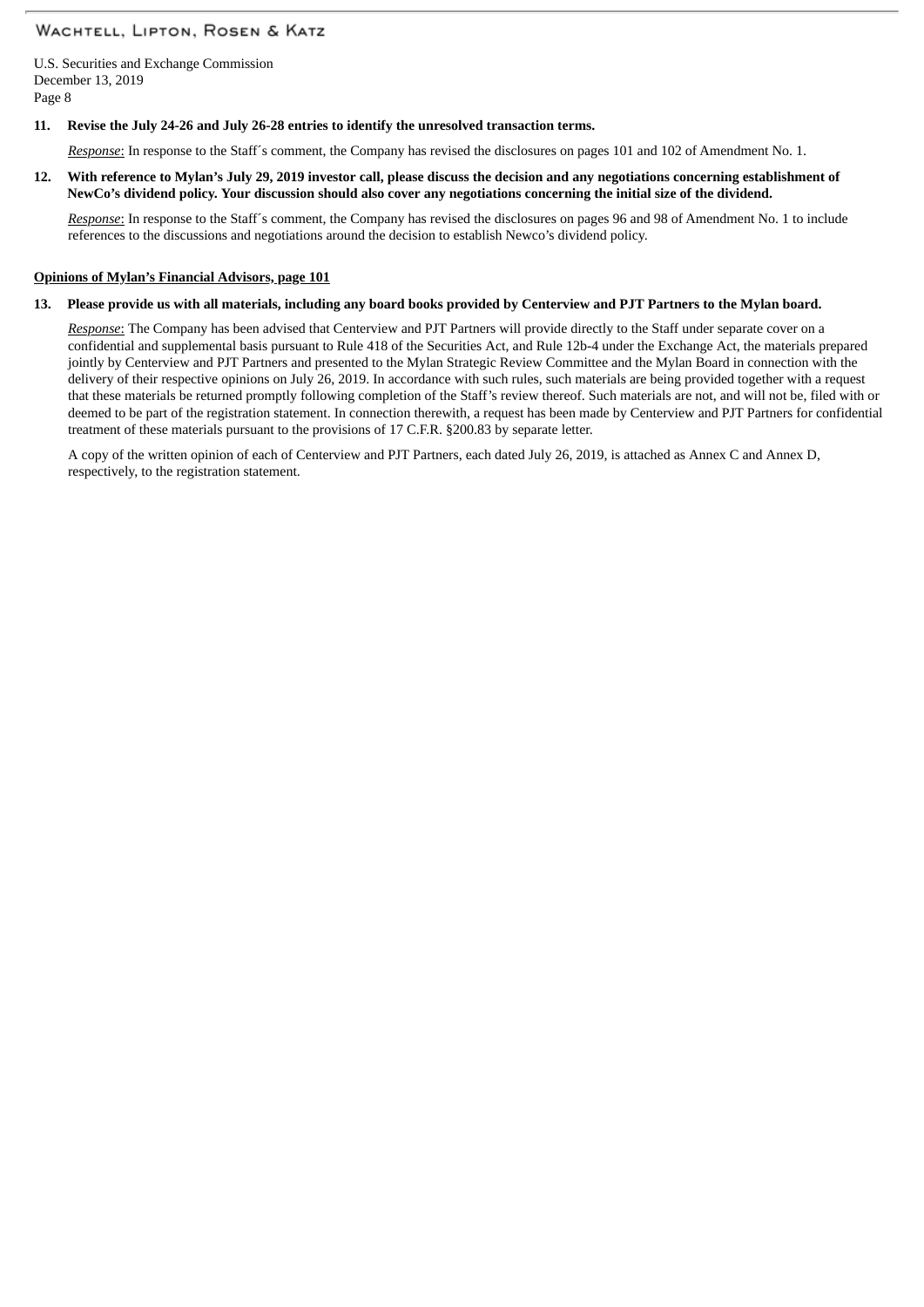U.S. Securities and Exchange Commission December 13, 2019 Page 9

### **Business Combination Agreement, page 142**

14. Please revise your disclosure here and elsewhere as applicable to discuss Section 8.26 of the agreement and clarify material risks to the NewCo entity, particularly in light of the Legal Proceedings disclosure from Mylan's Form 10-Q for the period ended September 30, 2019. In this regard, the Section 8.26 provision would appear to magnify the impact of any future legal Losses by requiring NewCo to pay an additional cash amount to Pfizer equal to 57% of the Loss resulting from the third-party action. Also, please re-file Annex A to include **Section 8.26 of Mylan's Disclosure Schedule or explain why this information is not material to investors.**

*Response*: In accordance with the Staff's comment, the disclosure under the heading "Business Combination Agreement—Certain Litigation Matters" has been revised to provide a reference to Mylan's disclosure of its opioid matters in its Legal Proceedings section in its Form 10-Q for the fiscal quarter ended September 30, 2019. As disclosed in its Form 10-Q for the fiscal quarter ended September 30, 2019, Mylan believes that the opioid-related lawsuits described therein are without merit and intends to defend against them vigorously.

The Company respectfully advises the Staff that the existing disclosure regarding Section 8.26 of Mylan's Disclosure Schedule under the heading "Business Combination Agreement—Certain Litigation Matters" describes the entire content of such section of Mylan's Disclosure Schedule.

#### **Post-Combination Governance and Management, page 164**

15. We refer to Mylan's June 21, 2019 Form 8-K filing concerning the Mylan Board's ongoing consideration of the views and perspectives expressed by shareholders to extend the scope of the company's clawback policy. Please revise the joint proxy/prospectus to indicate whether Newco has a clawback policy and, if applicable, discuss the key features of this policy and any differences with Mylan's existing policy. Given the determination that Mylan is the accounting acquirer and that the historical financial statements of the combined company will be those of Mylan, please revise here and elsewhere, as applicable, to discuss whether consummation of the Combination **Transaction would prevent the ability to clawback compensation from Mylan executives in the future.**

*Response*: The Company respectfully notes for the Staff that Newco is currently a recently formed corporation which is a wholly owned subsidiary of Pfizer. Accordingly, Newco does not currently have a clawback policy and any such policy to be adopted by Newco will be determined following the closing of the Combination by the Newco Board. In accordance with the Staff's comment, the Company has included additional disclosure with respect to a Newco clawback policy under "The Transactions—Director and Executive Compensation" on page 129 of Amendment No. 1.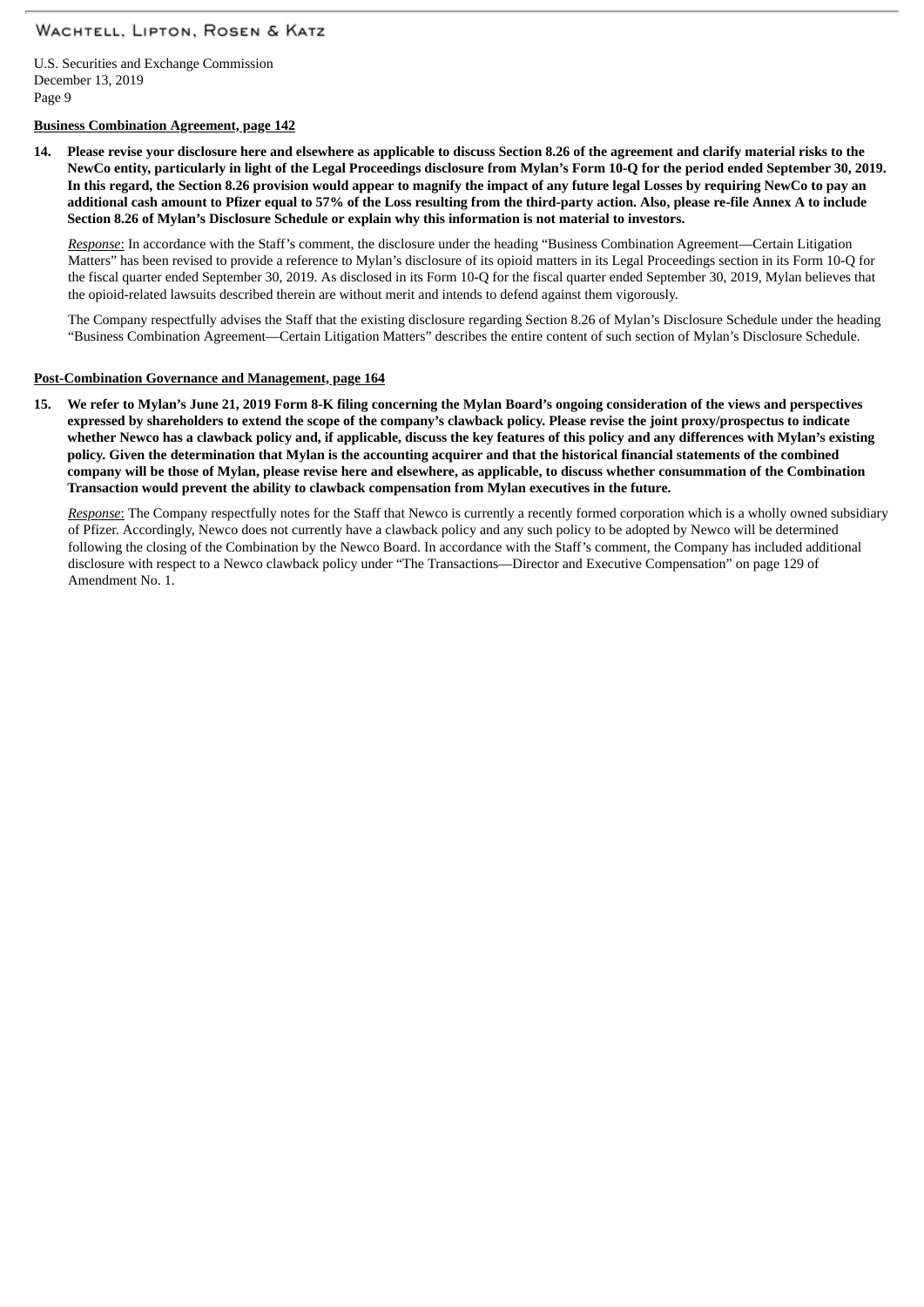U.S. Securities and Exchange Commission December 13, 2019 Page 10

> For the Staff's information, Mylan notes that, after considering the views expressed by its shareholders on this topic at the 2019 annual general meeting of shareholders that was held in Amsterdam on June 21, 2019, Mylan's compensation committee and the Mylan Board recently approved amendments to Mylan's clawback policy to provide for recoupment in the event of misconduct by an executive (separate from recoupment in the event of specified misconduct that causes Mylan to materially restate its financial statements, which the policy provided for prior to the amendments). Mylan expects to implement these amendments, which will apply prospectively from the effective date, in the first quarter of 2020.

> Mylan also notes that the Combination would not prevent the ability to clawback compensation from Mylan executives in the future. Mylan's clawback policy will continue to apply with respect to any determination of misconduct made under the policy prior to the date of a "Change in Control" (as defined in Mylan's Amended and Restated 2003 Long-Term Incentive Plan), but the policy will otherwise terminate following any such Change in Control. In addition, nothing in Mylan's clawback policy would prevent Newco from taking any other action with respect to a Mylan executive in response to any misconduct by such executive prior to the Change in Control. In accordance with the Staff's comment, the Company has included additional disclosure with respect to whether the consummation of the Combination would prevent the ability to clawback compensation from Mylan executives in the future under "The Transactions—Director and Executive Compensation" on page 129 of Amendment No. 1.

#### **Specified Purchase Agreement, page 182**

16. Please revise to discuss Meridian Medical Technologies, including its business focus and size, and also clarify the status of negotiations concerning the potential consideration to be paid. In this regard, please clarify your disclosure that "(t)he terms of the Specified Purchase Agreement (if executed) would reflect substantially similar terms as the Business Combination Agreement and the Separation and Distribution Agreement, but taking into account differences between the Upjohn Business and the Meridian Medical Technologies **business."**

*Response*: In response to the Staff´s comment, the Company has revised the disclosures on page 191 of Amendment No. 1.

#### **Unaudited Pro Forma Condensed Combined Financial Information, page 256**

- 17. Please address the following regarding your presentation of the \$12 billion distribution payment to Pfizer and the reimbursement feature **for certain Mylan liabilities as described in Section 8.26 of Business Combination Agreement:**
	- Revise the narrative introduction section to the Pro Formas as well as the relevant Pro Forma footnotes to clearly disclose that you are excluding the \$12 billion distribution payment to Pfizer from your computation of the merger consideration, and explain to the reader the reasons for such treatment here. Clearly identify for the reader how the \$12 billion is being reflected in the Pro Forma **adjustments.**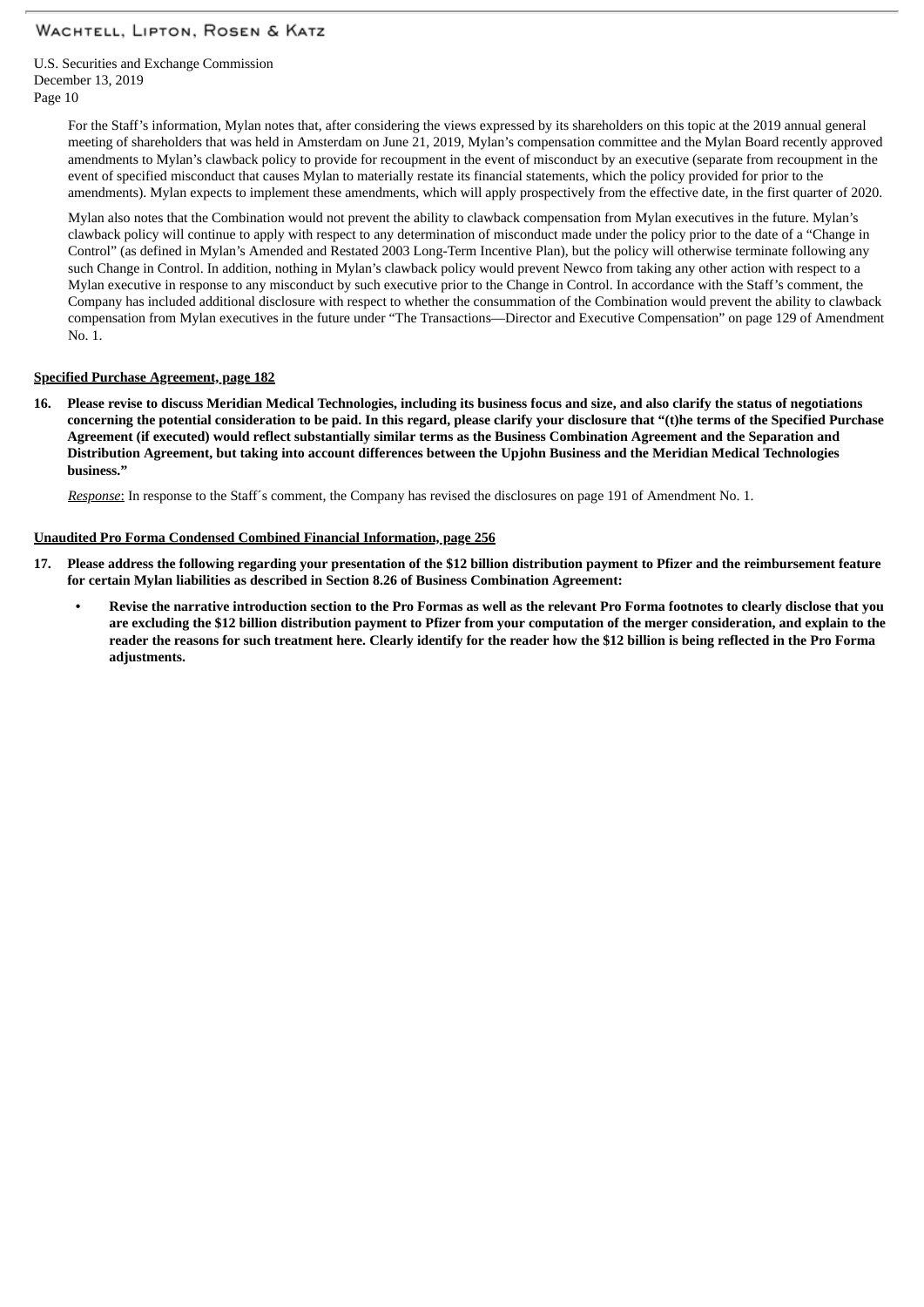U.S. Securities and Exchange Commission December 13, 2019 Page 11

- Revise the narrative introduction as well as the relevant Pro Forma footnotes to discuss the terms and impact of the reimbursement feature in Section 8.26 to confirm, if true, that this feature is not reflected in the historical financial statements or the Pro Forma adjustments. Identify the nature of the liabilities covered by this section. To the extent you determined that such **adjustments would be prohibited by Regulation S-X, disclose that fact.**
- Similarly, revise your Calculation of the Combination Consideration on page 89 and your Accounting Treatment section on page 125 to disclose both the treatment of the \$12 billion cash distribution as well as the reimbursement provisions of Section 8.26. Clearly identify how each of these provisions affects the purchase price and the exchange ratio, and identify the nature of the **liabilities covered by this section.**

*Response*: In accordance with the Staff's comment, the Company has revised its disclosure in the narrative introduction to the Pro Formas, the relevant Pro Forma footnotes, the section entitled "The Transactions—Calculation of the Combination Consideration" and the section entitled "The Transactions—Accounting Treatment" on pages 264, 272, 93 and 132, respectively, of Amendment No. 1. In addition, the Company has updated the sections entitled "Summary Unaudited Pro Forma Condensed Combined Financial Information" and "Unaudited Pro Forma Condensed Combined Financial Statements" on pages 46 and 264, respectively, of Amendment No. 1 to reflect the historical unaudited financial information for the nine months ended September 30, 2019 of the Upjohn Business and Mylan.

## **Newco Unaudited Pro Forma Condensed Combined Balance Sheet as of June 30, 2019, page 258**

## **18. Please address the following regarding your pro forma presentation:**

Provide us a complete analysis of your accounting treatment of the Reverse Morris Trust transaction including the determination of the accounting acquirer and consideration exchanged. Refer us to the technical guidance upon which you relied including your **consideration of ASC 805-10-55-11 through 55-15 and ASC 805-40-45.**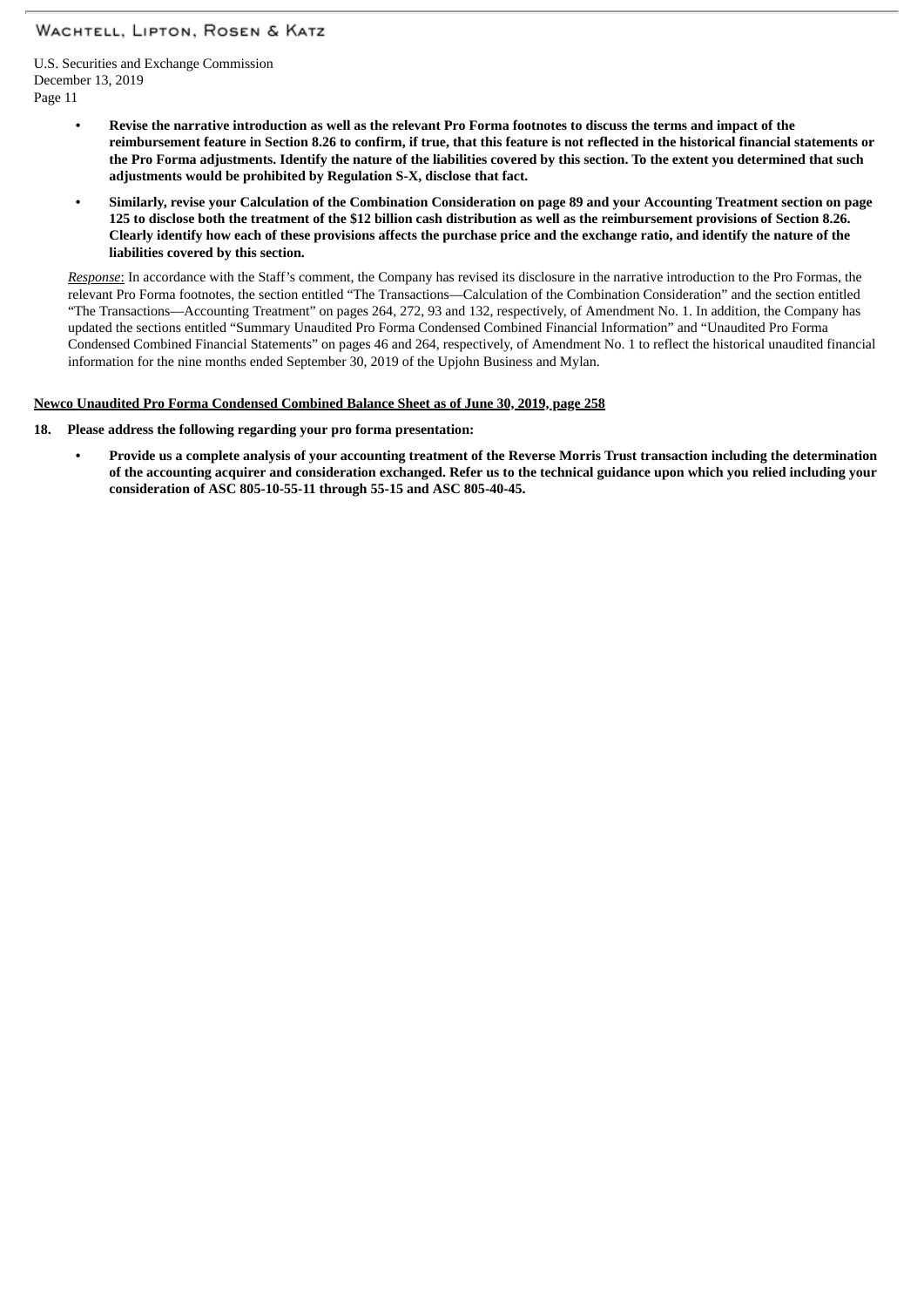U.S. Securities and Exchange Commission December 13, 2019 Page 12

- Demonstrate your restatement of the equity structure of Mylan using the exchange ratio established in the merger agreement.
- Provide us with your calculation of the weighted-average number of shares outstanding as multiplied by the exchange ratio in the **merger agreement.**
- As discussed on page 3, at Pfizer's option, shares of Newco stock will be distributed to its shareholders by way of either a spin-off or a split-off. You disclose that currently a spin-off structure is expected. Revise the introduction section on page 256 as well as your Accounting Treatment section on page 125 to explain the planned accounting treatment for a hypothetical split-off, and revise **page 256 to disclose its potential impact on your pro forma presentation.**
- Similarly, you disclose on page 3 that if the Mylan Merger is not consummated within the identified parameters, the combination will occur through an alternative structure. Revise the Accounting Treatment section and Pro Forma introductory narrative to **explain how the accounting for that alternative structure would be different from your current structure.**

*Response to bullet 1*: In response to the Staff's comment, the Company respectfully advises the Staff that in making its determination of the accounting acquirer, it concluded that the composition of Newco Board and the composition of the senior management of Newco outweigh the relative voting rights of Pfizer stockholders and former Mylan shareholders in Newco, and that no other factors were significant to the accounting determination. Set forth below is a summary of the analysis of the considerations for determining that Mylan is the accounting acquirer in accordance with ASC 805.

ASC 805-10-11 states, in part:

The entity that transfers cash, or other assets, or incurs liabilities to effect a business combination is generally identified as the acquirer.

Since the Combination will be effected through an all-stock transaction, the Company believes the above criteria is not applicable in this situation.

ASC 805-10-55-12 states, in part:

In a business combination effected primarily by exchanging equity interests, the acquirer usually is the entity that issues its equity interests. However, in some business combinations, commonly called reverse acquisitions, the issuing entity is the acquiree.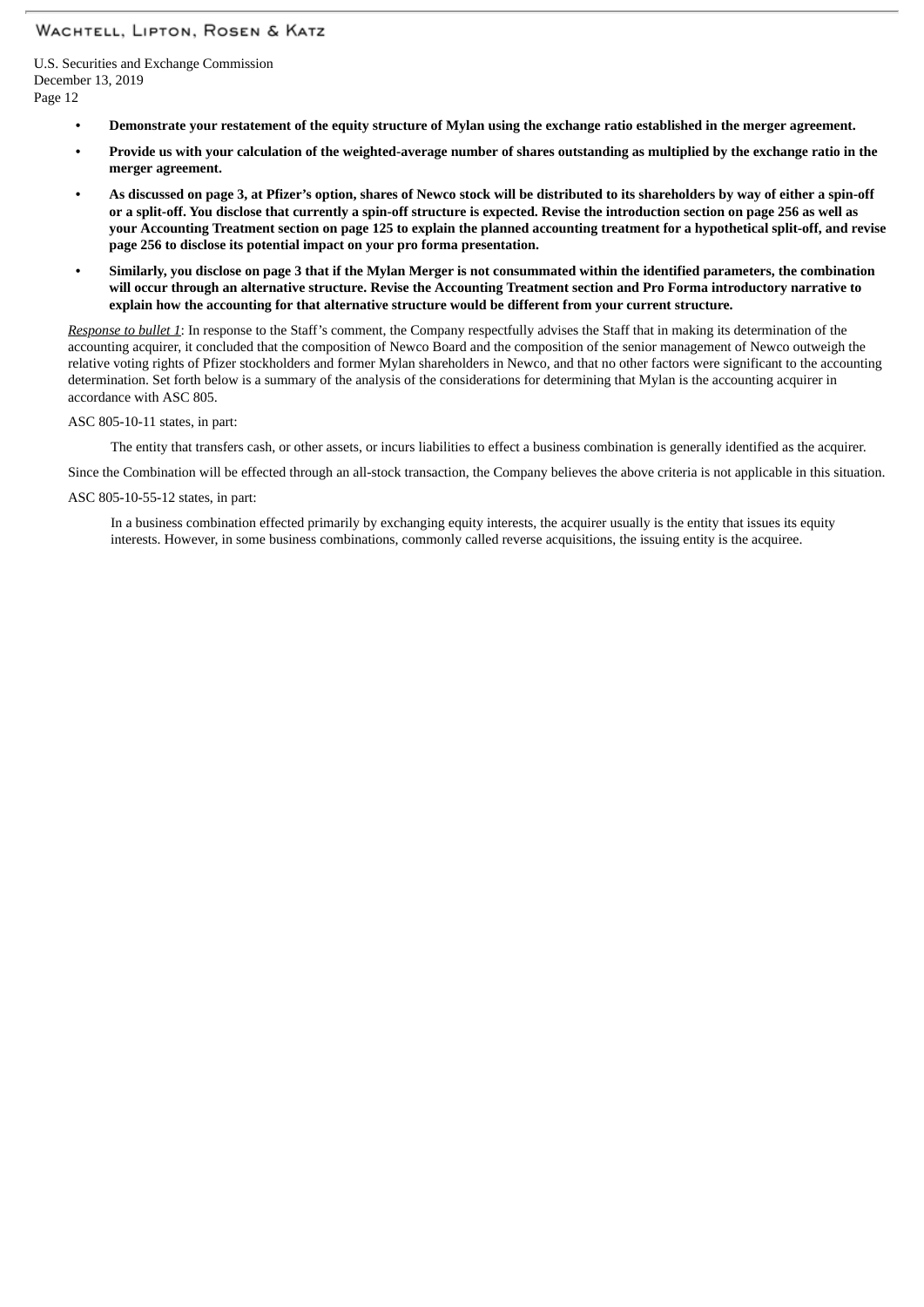U.S. Securities and Exchange Commission December 13, 2019 Page 13

> ASC 805-10-55-12 further indicates: Other pertinent facts and circumstances also shall be considered in identifying the acquirer in a business combination effected by exchanging equity interests, including the following additional factors:

#### ASC 805-10-55-12(a) states, in part:

The acquirer usually is the combining entity whose owners as a group retain or receive the largest portion of the voting rights in the combined entity. In determining which group of owners retains or receives the largest portion of the voting rights, an entity shall consider the existence of any unusual or special voting arrangements and options, warrants, or convertible securities.

Under the terms of the Business Combination Agreement, Pfizer stockholders will receive 57% of the shares of Newco common stock and former Mylan shareholders will receive 43% of the shares of Newco common stock. There are no unusual or special voting arrangements or options, warrants, or convertible securities included in the Combination. Existing options and restricted stock issued to employees of Mylan will be included in the exchange ratio calculation such that the ownership on a fully diluted basis will be 57% to Pfizer stockholders and 43% to former Mylan shareholders. The Reverse Morris Trust structure of the transaction required that a majority voting interest go to Pfizer stockholders. In order to maintain the tax-free nature of the structure to Pfizer and its stockholders, Pfizer stockholders needed to own more than 50% of the Newco common shares for U.S. federal income tax purposes upon closing of the Combination. As a result, the Company believes the additional considerations listed below are critical in determining the accounting acquirer.

#### ASC 805-10-55-12(b) states, in part:

The acquirer usually is the combining entity whose single owner or organized group of owners holds the largest minority voting interest in the combined entity.

Pfizer and Mylan expect that no single shareholder (or organized group of shareholders) of Mylan or Pfizer will own a significant minority interest in each respective company immediately prior to the closing of the Combination. Based upon Mylan's definitive proxy statement filed with the SEC on May 24, 2019, Mylan's largest shareholders include various Vanguard funds (7.2%), Vanguard Specialized Funds – Vanguard Heath Care Fund (6.8%), Wellington (10.5%) and Blackrock (7.7%). Based upon Pfizer's definitive proxy statement filed with the SEC on March 14, 2019, Pfizer's largest shareholders include Blackrock (8.0%), Vanguard (7.8%) and State Street (5.1%). While there is significant overlap in public shareholders prior to the closing of the Combination, there is no evidence that Mylan shareholders or Pfizer stockholders, respectively, are formally organized to vote in concert on any matters. Accordingly, this consideration does not impact the determination of the accounting acquirer.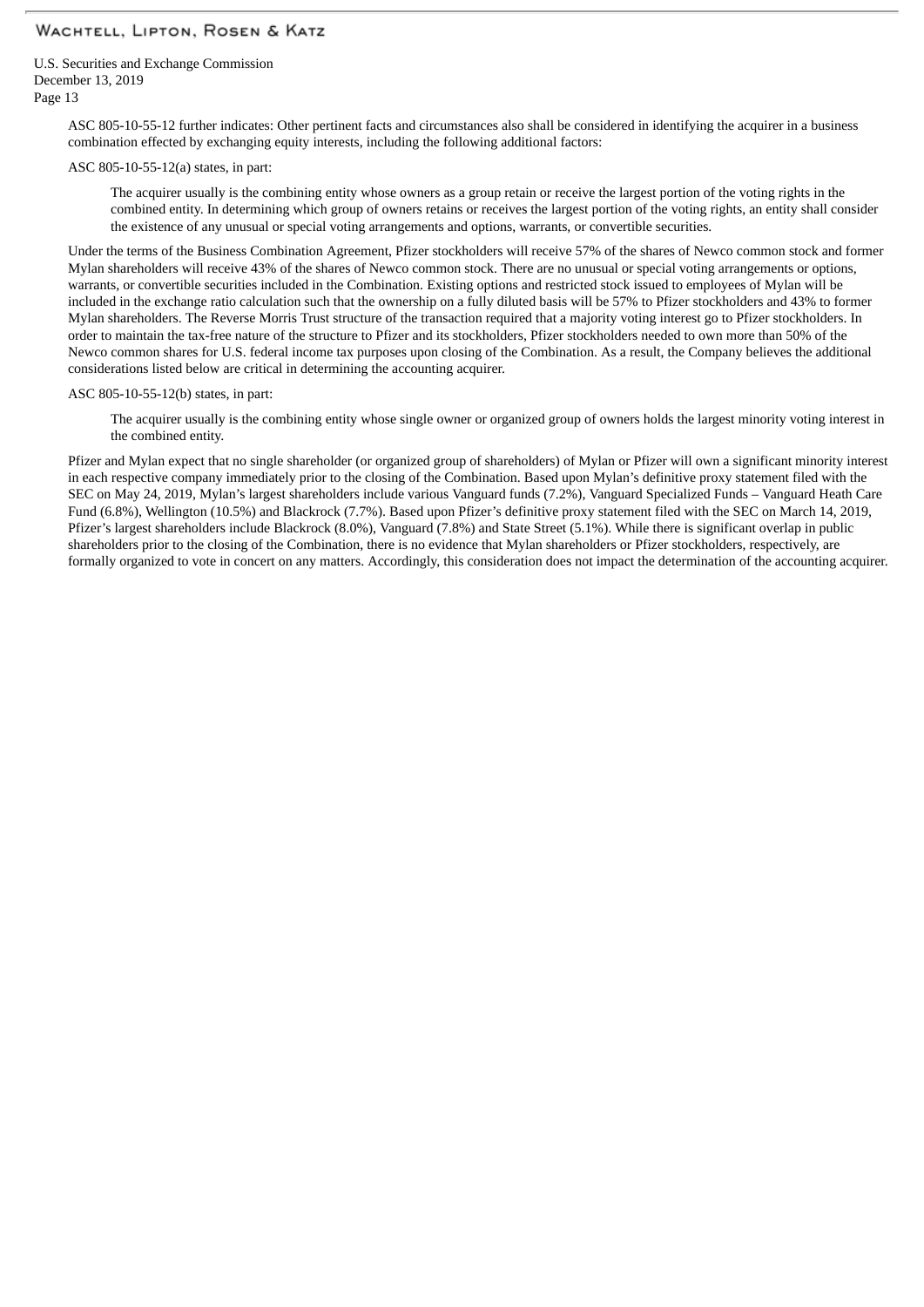U.S. Securities and Exchange Commission December 13, 2019 Page 14

ASC 805-10-55-12(c) states, in part:

The acquirer usually is the combining entity whose owners have the ability to elect or appoint or to remove a majority of the members of the governing body of the combined entity.

As of the closing date of the Combination, the Newco Board will consist of 13 members, including the Executive Chairman of Newco, who will be Robert J. Coury (current Chairman of the Mylan Board); the Chief Executive Officer of Newco, who will be Michael Goettler (current Global President of the Upjohn Business); eight persons designated by Mylan prior to the closing date; and three persons designated by Pfizer prior to the closing date (after consultation in good faith with Mylan). The Executive Chairman of Newco will be in the class of directors whose term expires at the 2023 annual meeting of Newco stockholders, and each of the three persons designated by Pfizer will serve in a different class of directors. In addition, the Newco Board will, upon the closing of the Combination, be classified into three classes substantially equal in size until the 2023 annual meeting of Newco stockholders. As a result, any significant change in composition of the Newco Board would likely take at least two years. Based on these facts, the Company concluded that Mylan controls the composition of the Newco Board and such control is considered substantive and is not temporary. This is a strong indication that Mylan is the accounting acquirer.

ASC 805-10-55-12(d) states, in part:

The acquirer usually is the combining entity whose former management dominates the management of the combined entity.

In accordance with the terms of the Business Combination Agreement, the senior management of Newco at the Effective Time will include (i) the current Chairman of Mylan, Robert J. Coury, who shall be Executive Chairman, (ii) the current Group President of the Upjohn Business, Michael Goettler, who shall be Chief Executive Officer, (iii) the current President of Mylan, Rajiv Malik, who shall be President, and (iv) a person selected jointly by Mylan and Pfizer following a search initiated by Mylan, who shall be Chief Financial Officer. In addition, it is expected that other key senior leaders of Mylan will serve in the same capacity for Newco. This is a strong indication that Mylan is the accounting acquirer.

#### ASC 805-10-55-12(e) states, in part:

The acquirer usually is the combining entity that pays a premium over the pre-combination fair value of the equity interests of the other combining entity or entities.

Since a relative fair value was used to determine the ownership split between Pfizer stockholders and Mylan shareholders, this criteria does not indicate either party is the accounting acquirer.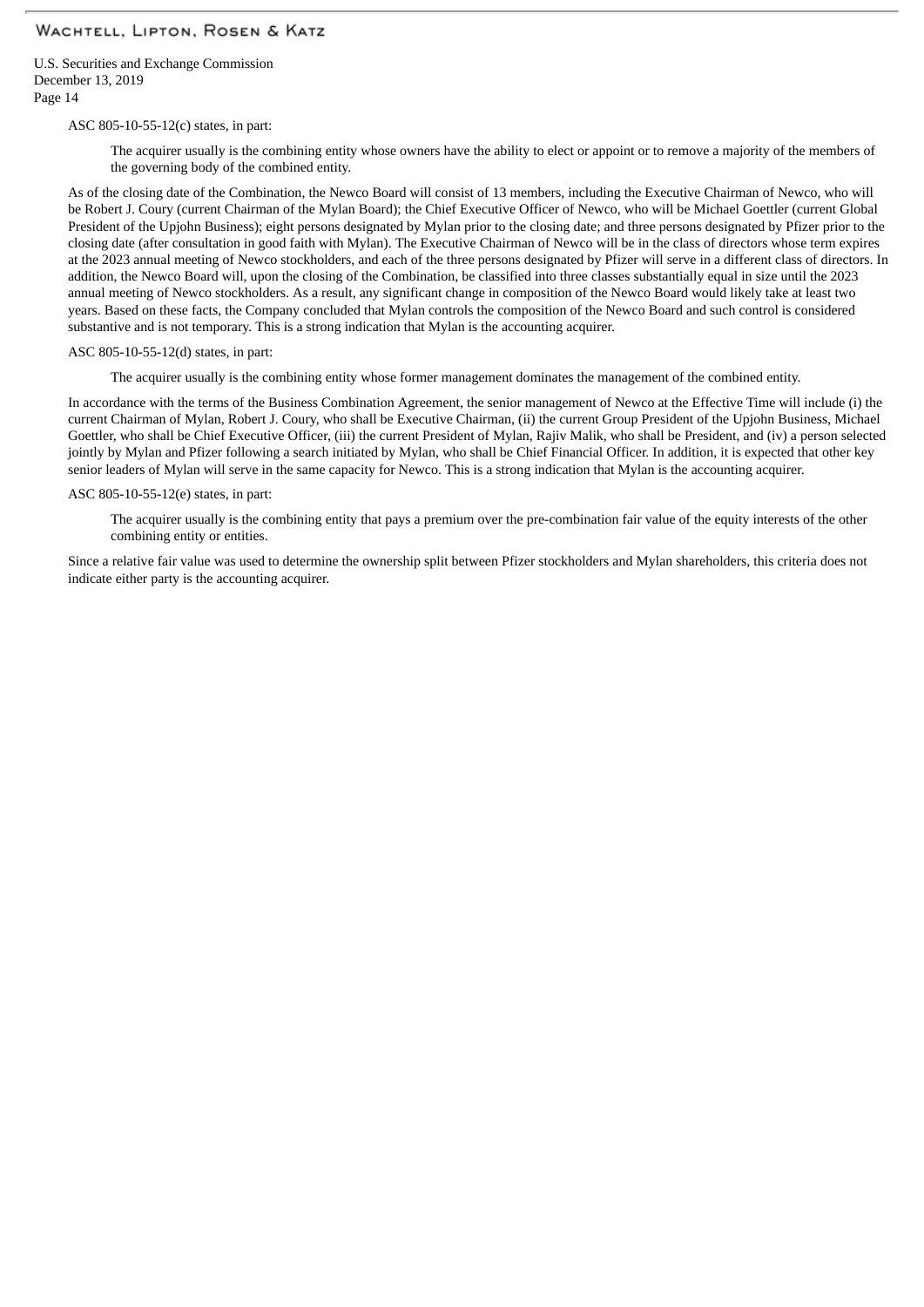U.S. Securities and Exchange Commission December 13, 2019 Page 15

ASC 805-10-55-13 states:

The acquirer usually is the combining entity whose relative size (measured in, for example, assets, revenues, or earnings), is significantly larger than that of the other combining entity or entities.

The following summarizes the total assets, total revenue, total revenue (adjusted for Lyrica loss of exclusivity ("LOE")), operating income, EBITDA, Adjusted EBITDA and operating cash flow of Mylan and the Upjohn Business, in each case as of and for the year ended December 31, 2018. As disclosed in the Registration Statement, revenue from Lyrica sales in the United States was approximately \$3.6 billion, representing 29% of the Upjohn Business's worldwide revenues, as of and for the year ended December 31, 2018. In June 2019, Lyrica's pediatric exclusivity in the United States expired, and multi-source generic competition commenced in the United States on July 19, 2019. The amount indicated for revenue, adjusted for Lyrica LOE in the table below, represents an estimated full year impact of the Lyrica LOE on total revenues for the Upjohn Business as of and for the year ended December 31, 2018.

| in billions                      | Mylan  | The Upjohn Business                    |
|----------------------------------|--------|----------------------------------------|
| <b>Assets</b>                    | \$32.7 | \$17.0                                 |
| Revenue                          | \$11.4 | \$12.4                                 |
| Revenue, adjusted for Lyrica LOE | \$11.4 | \$8.8                                  |
| <b>Operating Income</b>          | \$0.91 | \$7.3                                  |
| <b>EBITDA</b>                    | \$3.0  | \$7.7 (estimated 4.5 after Lyrica LOE) |
| <b>Adjusted EBITDA</b>           | \$3.6  | \$7.9 (estimated 4.5 after Lyrica LOE) |
| <b>Operating Cash Flow</b>       | \$2.3  | \$5.7                                  |

Based on this summary, neither entity is significantly larger than the other entity. Accordingly, the relative size of the entities does not indicate either party is the accounting acquirer.

ASC 805-10-11-14 states:

In a business combination involving more than two entities, determining the acquirer shall include a consideration of, among other things, which of the combining entities initiated the combination, as well as the relative size of the combining entities, as discussed in the preceding paragraph.

The chronology of discussions between Mylan and Pfizer is outlined in the section titled "Background of the Combination" of Amendment No. 1. As noted in this section, Mylan and Pfizer continually review their respective company's results operations and competitive positions in the industries in which they operate as well as strategic alternatives. In connection with these reviews, each of Mylan and Pfizer from time to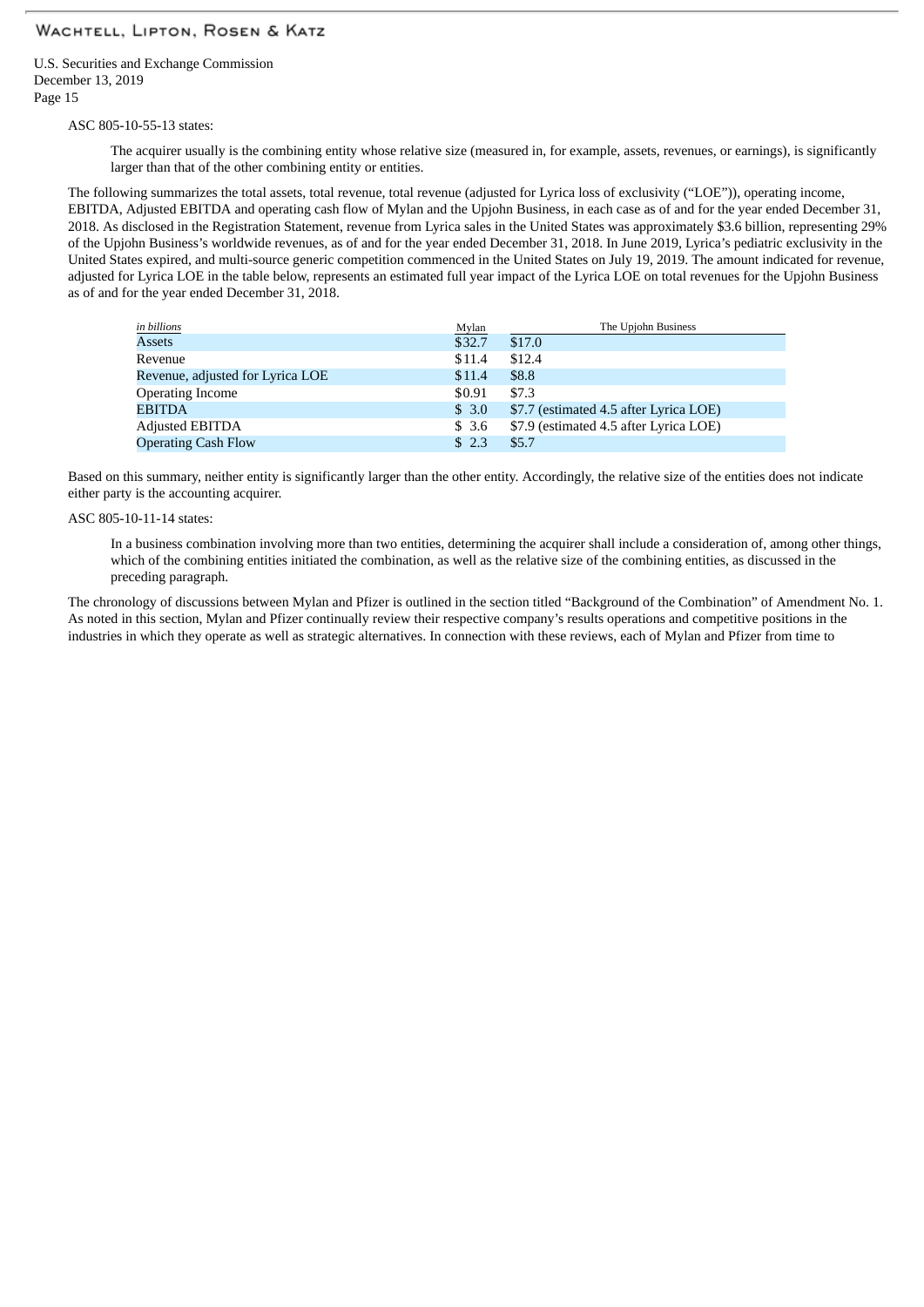U.S. Securities and Exchange Commission December 13, 2019 Page 16

> time evaluates potential transactions that would further its strategic objectives, including opportunities that would enhance shareholder value. As part of this evaluation of potential transactions, representatives of Pfizer and representatives of Mylan have from time to time engaged in discussions regarding existing commercial arrangements between Pfizer and Mylan, but not relating to a potential transaction involving Mylan and the Upjohn Business, and none of these discussions progressed beyond preliminary stages. Although Pfizer reached out to Mylan most recently, the continuous discussions between Mylan and Pfizer, consistent with each party's evaluation of strategic alternatives regarding Mylan and the Upjohn Business, respectively, as described in the section entitled "Background of the Combination", indicate that this criteria does not indicate either party is the accounting acquirer.

ASC 805-10-55-15 states:

A new entity formed to effect a business combination is not necessarily the acquirer. If a new entity is formed to issue equity interests to effect a business combination, one of the combining entities that existed before the business combination shall be identified as the acquirer by applying the guidance in paragraphs 805-10-55-10 through 55-14. In contrast, a new entity that transfers cash or other assets or incurs liabilities as consideration may be the acquirer.

Since Newco was created to effect the Combination, the Company believes this criteria allows it to identify one of the combining entities, which is Mylan in this case, to be the accounting acquirer.

The following table summarizes the conclusion for each criteria in determining that Mylan is the accounting acquirer.

| Criteria                                 |     | Mylan | Upjohn Neutral |   |
|------------------------------------------|-----|-------|----------------|---|
| 805-10-55-11 - transfer of assets        | N/A |       |                |   |
| 805-10-55-12 introduction                |     |       |                | X |
| 805-10-55-12a - ownership                |     |       | Х              |   |
| 805-10-55-12b - significant shareholders | N/A |       |                |   |
| 805-10-55-12c - board                    |     | Х     |                |   |
| 805-10-55-12d - management               |     | X     |                |   |
| 805-10-55-12e - premium                  |     |       |                | X |
| 805-10-55-13 - size                      |     |       |                | X |
| 805-10-55-14 - transaction initiation    |     |       |                | X |
| 805-10-55-15 - NEWCO impact              | N/A |       |                |   |
|                                          |     |       |                |   |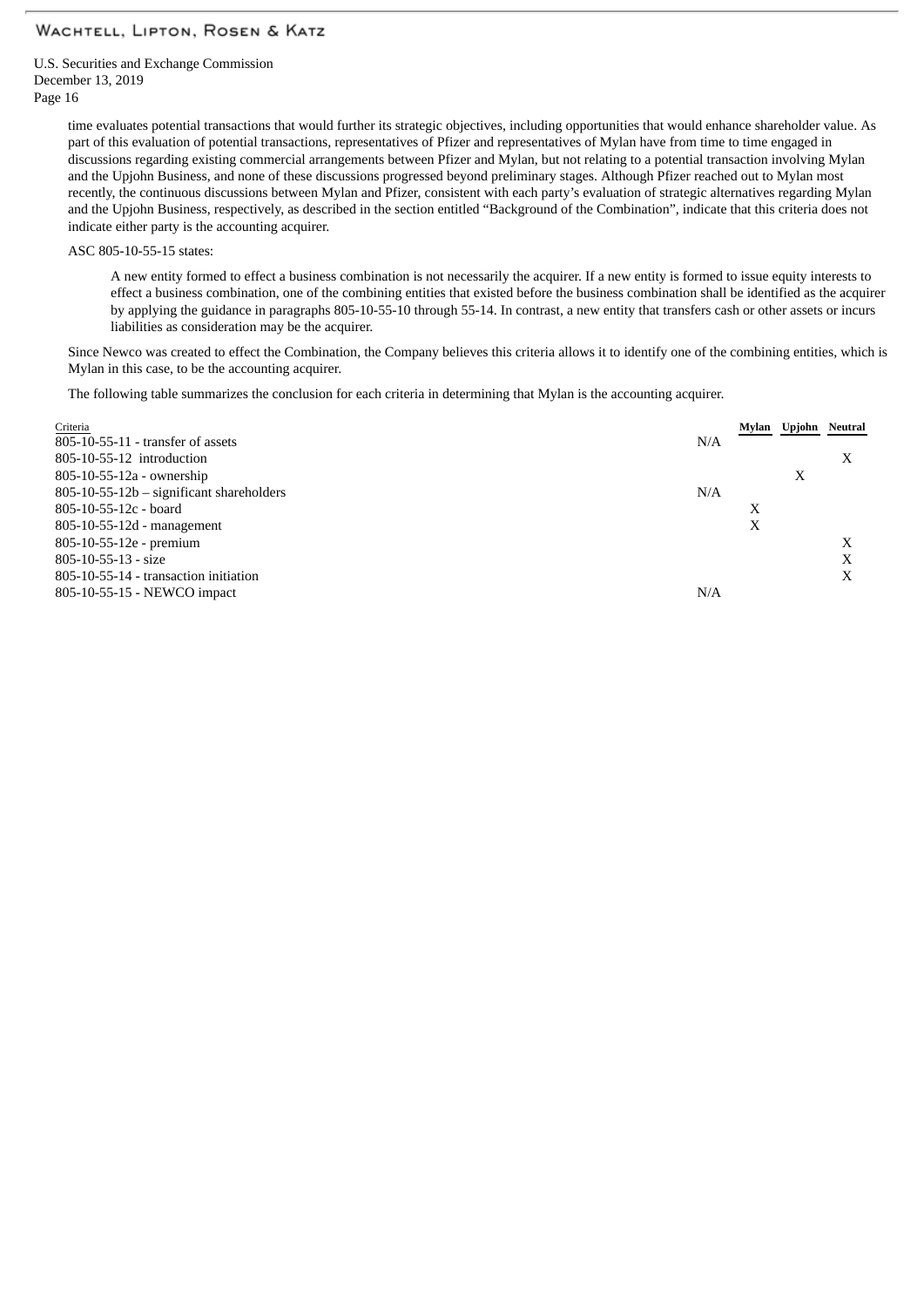U.S. Securities and Exchange Commission December 13, 2019 Page 17

> *Response to bullets 2*: In response to the Staff's comment, the Company respectfully refers the Staff to paragraph 1 of ASC 805-40-45, which provides that the "condensed consolidated financial statements following a reverse acquisition are issued under the name of the legal parent (accounting acquiree) but described in the notes as a continuation of the financial statements of the legal subsidiary (accounting acquirer), with one adjustment, which is to retroactively adjust the accounting acquirer's legal capital to reflect the legal capital of the accounting acquiree". In this case, the accounting acquiree is Newco and the accounting acquirer is Mylan. In the case of this reverse merger, because the conversion ratio is 1:1 for Mylan's ordinary shares, the capital structure of the accounting acquirer remains the same as it was pre-merger and the Company believes that its compliance is in accordance with ASC 805-40-45.

> *Response to bullet 3*: In accordance with the Staff's comment, footnote 7d included within the section entitled "Unaudited Pro Forma Condensed Combined Financial Statements" has been revised to expand the tabular disclosures of the calculation related to the share exchange.

> *Response to bullet 4 and 5*: In accordance with the Staff's comment, the disclosure included within the section entitled "The Transactions— Accounting Treatment" and the introductory section for the section entitled "Unaudited Pro Forma Condensed Combined Financial Information of Mylan and the Upjohn Business" on pages 132 and 264, respectively, of Amendment No. 1 has been revised to address (i) the impact of a distribution of shares to Pfizer stockholders through a split-off as well as a spin-off and (ii) the potential impacts of the Combination being consummated through the Alternative Transaction Structure.

### **Condensed Combined Statements of Equity, page F-6**

#### 19. Please revise to more clearly describe the business purpose of transactions included in the caption, "net transfers to Pfizer", and provide a breakdown quantifying and describing material components of this caption for each period presented, including the impact of your **adoptions of new accounting guidance as referred to in Note (a).**

*Response*: In response to the Staff's comment, the Company has revised the disclosures in Amendment No. 1 to the Registration Statement on Form S-4 to provide the requested information, as follows: (i) revised the Condensed Combined Statements of Equity footnotes on page F-6 to add a cross reference to the accompanying *Note 15. Related Party Transactions* and add a quantification of the net impact of adopting new accounting guidance at the beginning of 2018 (\$3 million net decrease); (ii) revised *Note 15. Related Party Transactions* on page F-38 to add a new subsection titled *Net Transfers – Pfizer* where we included the requested information for the nine month interim periods; and (iii) revised the disclosures in "Management's Discussion and Analysis of Financial Condition and Results of Operations of the Upjohn Business – Analysis of the Combined Balance Sheets" on page 251 to add the requested information for all financial statement periods included in Amendment No. 1, which include the years ended December 31, 2018, 2017 and 2016.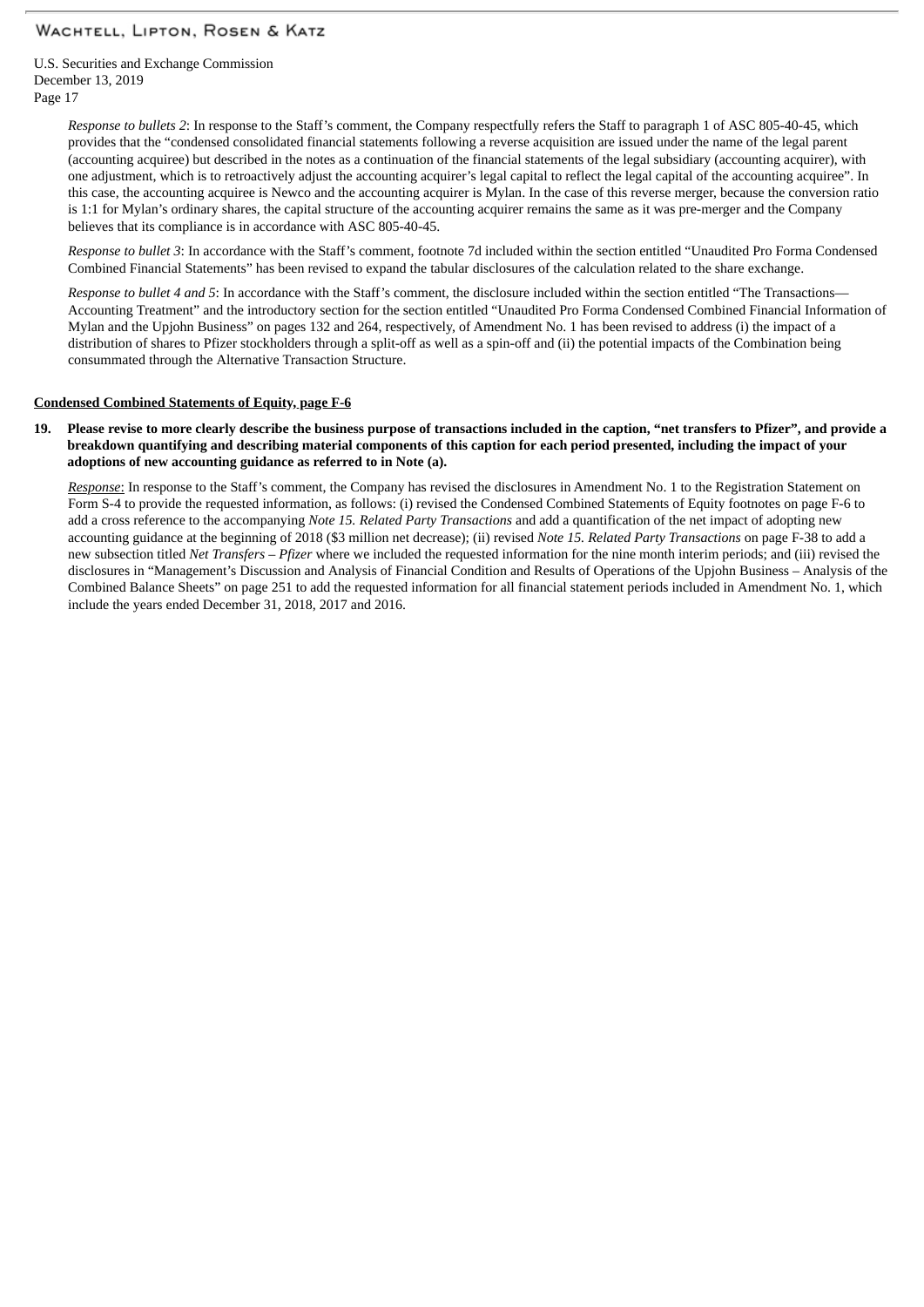U.S. Securities and Exchange Commission December 13, 2019 Page 18

### **Exhibits**

**20. With reference to page 141, please file the bridge loan facility as an exhibit.**

*Response*: In response to the Staff´s comment, the Company will file the Bridge Loan Facility Commitment Letter as Exhibit 10.1.

21. According to your disclosure, you omitted schedules from exhibits 2.1 and 2.2. Please file a list briefly identifying the contents of all **omitted schedules or similar supplements as required by Item 601(b)(2) of Regulation S-K.**

*Response*: In response to the Staff´s comment, the Company has revised the disclosures on page A-101 of Amendment No. 1 and page B-62 of Amendment No. 1.

#### **General**

22. We note your disclosures on pages 277-284 comparing of the existing rights of Mylan shareholders against the prospective rights of NewCo stockholders. For each provision highlighted in this section, please provide us an analysis explaining why Mylan is not presenting the applicable NewCo provision as a separate proposal to its shareholders. For example, and without limitation, we note that the reverse merger transaction would: change voting thresholds necessary to amend governing documents; alter the board structure; adopt a stockholder rights plan; indemnify directors and officers; and change the forum where claims may be brought. For guidance, please refer to Rule 14a-4(a)(3) and Compliance and Disclosure Interpretations Regarding Unbundling under Rule 14a-4(a)(3) in the M&A Context **(Updated October 27, 2015).**

*Response*: The Company and Mylan acknowledge the Staff's comments and have reviewed Exchange Act Rule 14a-4(a)(3) and the Staff's guidance relating thereto, including Compliance and Disclosure Interpretation Section 201 (the "2015 C&DI"), regarding the "unbundling" of separate matters that are submitted to a shareholder vote under Rule 14a-4(a)(3).

In response to the Staff's comments, Mylan has included the Governance Proposal on page 301 of Amendment No. 1 as a separate non-binding, advisory proposal subject to a Mylan shareholder vote. The advisory Governance Proposal provides Mylan shareholders with the opportunity to vote on the following features of Newco's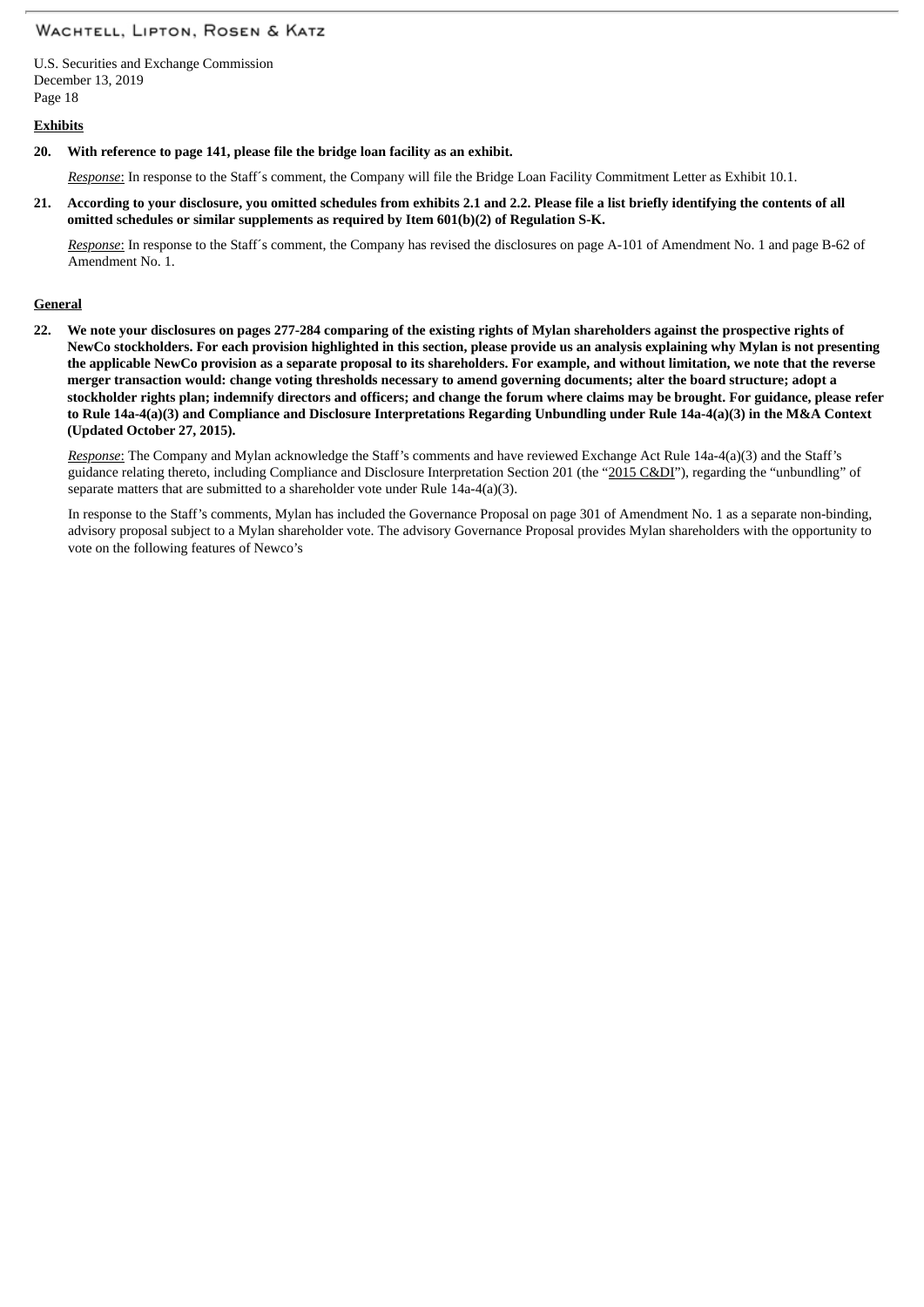U.S. Securities and Exchange Commission December 13, 2019 Page 19

> governance relating to the rights of Newco stockholders (each as described in the section of Amendment No. 1 entitled "Comparison of the Rights of Mylan Shareholders and Newco Stockholders"): "Number, Term and Classification of the Board of Directors", "Nomination of Directors", "Removal of Directors", "Special Shareholder/Stockholder Meeting" and "Advance Notice Procedures for a Shareholder/Stockholder Proposal".

For the reasons set forth below, with respect to the additional Newco governance features described in the section "Comparison of the Rights of Mylan Shareholders and Newco Stockholders" that are not subject to the Governance Proposal (the "Additional Governance Provisions"), the Company and Mylan respectfully submit that none of the Additional Governance Provisions is required to be subject to a separate shareholder vote pursuant to Rule 14a-4(a)(3).

The Company and Mylan understand that the 2015 C&DI is intended to prevent companies, in connection with a merger or acquisition transaction, from imposing restrictions on stockholders that are materially less favorable than those in place immediately prior to the transaction. For the reasons set forth below, the Company and Mylan respectfully submit that in respect of each of the Additional Governance Provisions, the rights of Newco stockholders following the closing of the transactions will be more favorable than or not materially different to the rights of Mylan shareholders.

Therefore, although adoption of the Additional Governance Provisions may be deemed to represent "material" changes to the rights of Mylan shareholders, because such changes are overall comparatively favorable to Mylan shareholders in the exercise of their prospective rights as Newco stockholders, Mylan believes the Additional Governance Provisions are, for purposes of Rule 14a-4(a)(3) and the 2015 C&DI, "immaterial" to Mylan shareholders.

In addition, given that the Additional Governance Provisions (a) overall allocate more rights to Mylan shareholders in the exercise of their prospective rights as Newco stockholders and (b) are both in line with applicable Delaware law and consistent with market practice for public Delaware corporations, Mylan does not know of, nor has any reason to believe that, any Mylan shareholders could reasonably be expected to wish to express a view separate from their views on the approval of the Proposals.

The Company and Mylan respectfully submit below an explanation for each Additional Governance Provision:

• With respect to the Newco stockholder rights described in "Amendment of Governing Documents", Mylan believes that a separate shareholder vote pursuant to Rule 14a-4(a)(3) is not required because such rights are more favorable to Newco stockholders than Mylan shareholders in that there is no supermajority requirement for any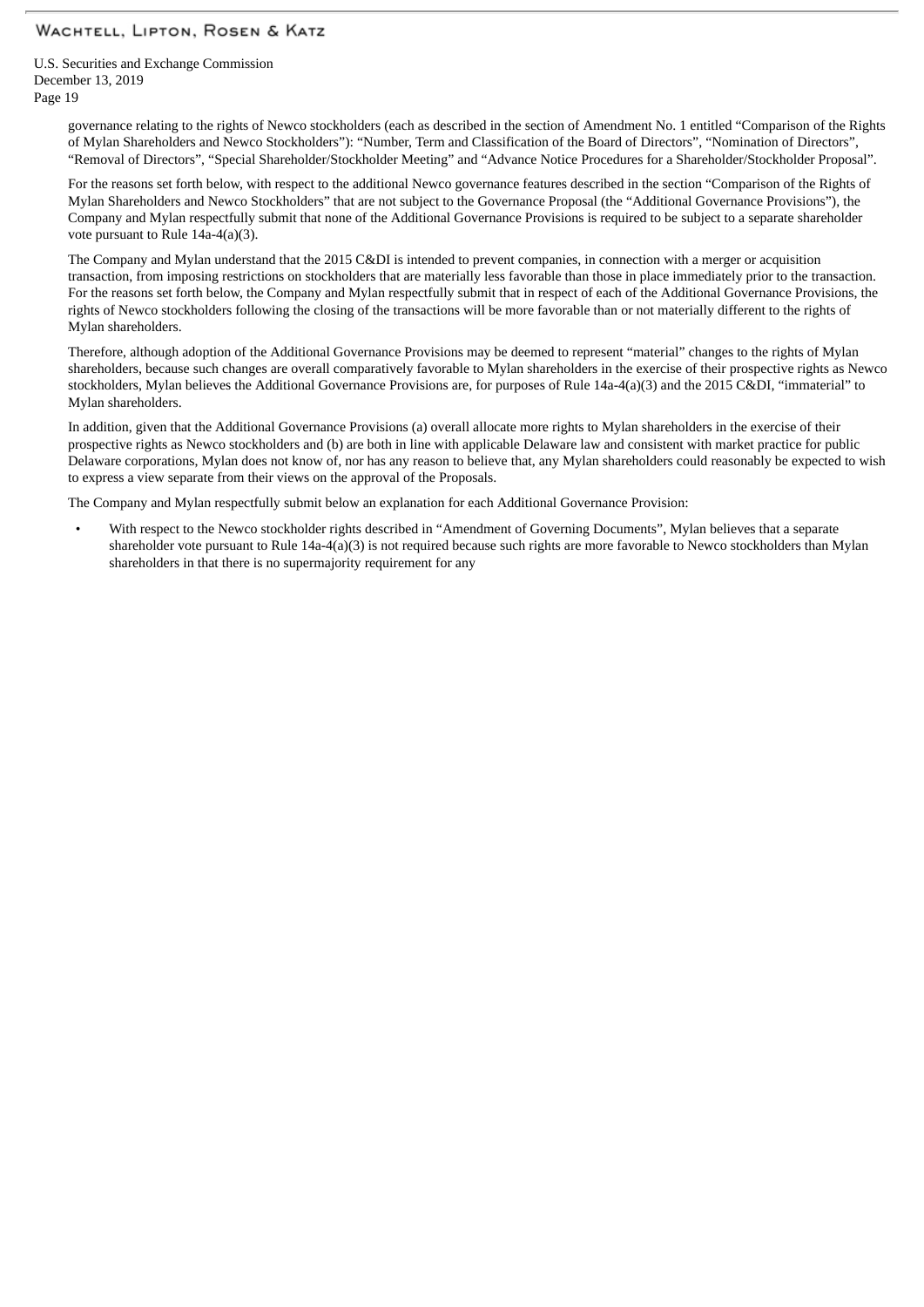U.S. Securities and Exchange Commission December 13, 2019 Page 20

> amendment to Newco's governing documents and Mylan shareholders can amend the Newco Bylaws without approval of the Newco Board. In contrast, pursuant to the Mylan Articles, resolutions of the Mylan General Meeting to amend certain enumerated provisions of the Mylan Articles may only be adopted by the Mylan General Meeting with a majority of at least 75 percent of the votes cast, representing more than half of the issued share capital.

- With respect to the Newco stockholder rights described in "Preferred Stock" and "Stockholder Rights Plan", Mylan believes that separate shareholder votes pursuant to Rule 14a-4(a)(3) are not required for the following reasons: first, the Foundation structure is a function of Dutch law and is not a feature of Delaware law and therefore, elimination of the Foundation structure is necessary; second, the ability of a board to issue preferred stock and to adopt a stockholder rights plan are well-recognized features of Delaware law; and third, such rights are more favorable to Newco stockholders than the Foundation is to Mylan shareholders because Mylan shareholders currently have no legal authority to affect the governance of the Foundation, whereas Newco stockholders can affect the composition of the Newco Board, which has the authority to issue preferred shares and to adopt a stockholder rights plan.
- With respect to the Newco stockholder rights described in "Vacancies on the Board of Directors", Mylan believes that a separate shareholder vote pursuant to Rule  $14a-4(a)(3)$  is not required because there is not a substantive change in shareholder rights in that in the event of a vacancy, only the remaining directors may appoint the replacement director under both the Mylan and Newco governance frameworks.
- With respect to the Newco stockholder rights described in "Notice of Shareholder/Stockholder Meeting", Mylan believes that a separate shareholder vote pursuant to Rule 14a-4(a)(3) is not required because shareholder rights are not substantively affected by the change in the meeting notice period. Furthermore, the Newco stockholder meeting notice window of not less than 10 and not more than 60 days prior to a meeting is set forth in the DGCL.
- With respect to the Newco stockholder rights described in "Action by Written Consent", Mylan believes that a separate shareholder vote pursuant to Rule 14a-4(a)(3) is not required because there is not a substantive change in shareholder rights in that unanimous written consent of shareholders and stockholders is required under both the Mylan and Newco governance frameworks, respectively.
- With respect to the Newco stockholder rights described in "Dividends", Mylan believes that a separate shareholder vote pursuant to Rule 14a-4(a)(3) is not required because: (a) there is not a substantive change in shareholder rights in that each of the Mylan Board and Newco Board has authority to declare a dividend under both the Mylan and Newco governance frameworks, respectively, and (b) the relevant Newco provisions are consistent with the requirements and default law of the DGCL, which provides that the power and authority to declare dividends resides with the board of directors.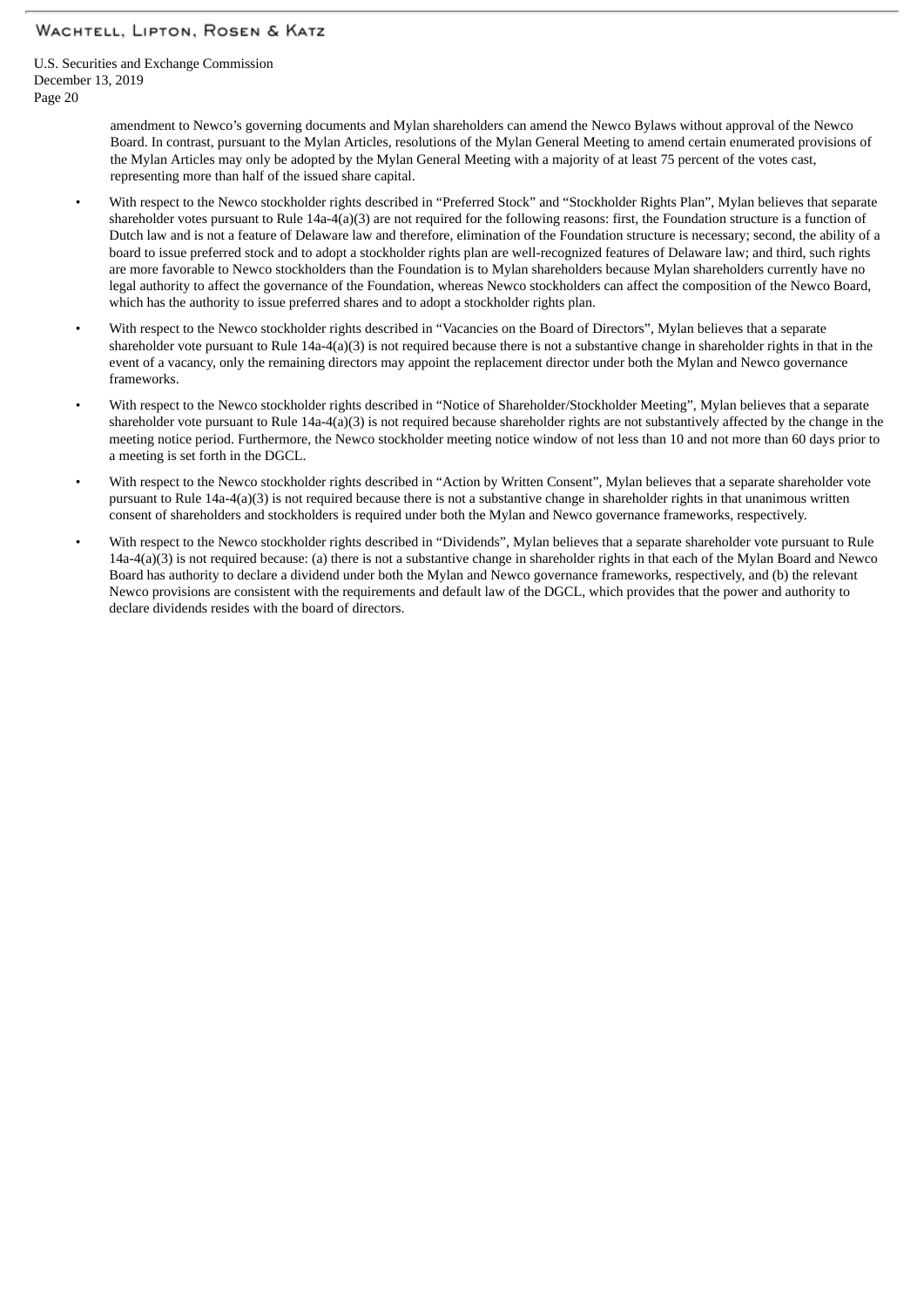U.S. Securities and Exchange Commission December 13, 2019 Page 21

- With respect to the Newco stockholder rights described in "State Antitakeover Statute", Mylan believes that a separate shareholder vote pursuant to Rule 14a-4(a)(3) is not required because: (a) there is not a substantive change in shareholder rights because the Mylan Articles requires a supermajority vote to approve, under certain circumstances, transactions with certain interested stockholders and (b) such rights are substantially consistent with the requirements of Section 203 of the DGCL.
- With respect to the Newco stockholder rights described in "Limitation on Liability and Indemnification", Mylan believes that a separate shareholder vote pursuant to Rule 14a-4(a)(3) is not required because: (a) Mylan shareholder rights are not substantively affected by the governance changes, which primarily concern director rights, (b) the limitation on liability and indemnification features of Mylan and Newco are substantively consistent with one another and (c) the governance changes are consistent with the default law of the DGCL.
- With respect to the Newco stockholder rights described in "Exclusive Forum", Mylan believes that a separate shareholder vote pursuant to Rule 14a-4(a)(3) is not required because the exclusive forum for certain shareholder claims, in the case of shareholders of Mylan (a company organized in the Netherlands), are Dutch courts and, in the case of stockholders of Newco (a company organized in Delaware), are Delaware courts. The change from the Netherlands to Delaware being the exclusive forum for certain shareholder claims is both (a) necessary due to the change in the jurisdiction of organization of the respective registrants and (b) consistent in that Mylan shareholders and Newco stockholders each are being directed to bring such claims in the forum that is the expert with respect to the applicable company law.
- 23. We note that "Proposal 1: Approval of the Combination Proposal" contains five separate resolutions. Please provide us an analysis explaining why Mylan does not present the fourth resolution concerning approval of the "Alternative Transaction Structure" as a separate voting matter. In this regard, the disclosure on page 138 and 145 suggests that Mylan shareholders could receive materially less merger consideration in the form of NewCo stock in the event that the merger parties were to utilize this "Alternative Transaction **Structure" as opposed to the preferred "Mylan Newco Liquidation Distribution" structure.**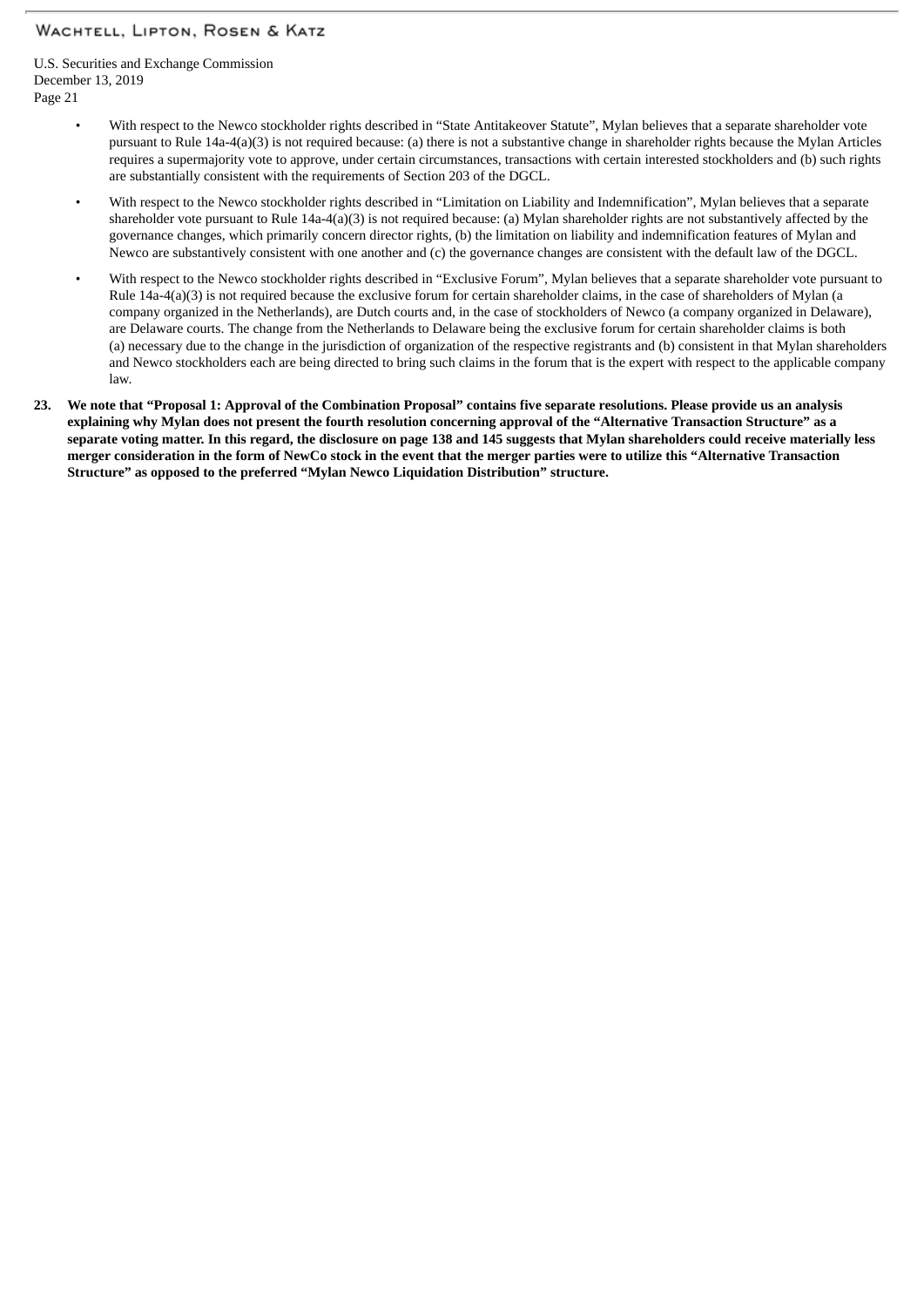U.S. Securities and Exchange Commission December 13, 2019 Page 22

> *Response*: In response to the Staff's comment, Mylan notes that it does not anticipate Mylan shareholders would receive less merger consideration if the Combination were to involve the Alternative Transaction rather than the Mylan Merger even if the Dutch dividend withholding tax were to apply. As noted in the response to the Staff's comment #1 above, if the Dutch dividend withholding tax were to apply to the Combination, then the Dutch dividend withholding tax would apply to both the Mylan Liquidation Distribution (in the case where the Combination involves the Mylan Merger) and the Mylan Newco Liquidation Distribution (in the case where the Combination involves the Alternative Transaction Structure). Therefore, if the Dutch dividend withholding tax is applicable, then both structures for the Combination would result in the exchange agent in the Combination selling, in one or more transactions for the benefit of holders of Mylan Newco or Mylan shareholders, as applicable, such number of shares of Newco common stock to which such holder would otherwise be entitled as is necessary to obtain net cash proceeds to pay the Dutch dividend withholding tax due. Consequently, in either scenario, the relevant Mylan shareholder would receive fewer shares of Newco common stock than such holder would otherwise receive in the Combination.

> Furthermore, as noted in the response to the Staff's comment #3 above, the Company and Mylan are aware of the possibility that U.K. stamp duty could become payable in connection with the Combination if the Alternative Transaction structure were utilized. Nonetheless, any such U.K. stamp duty would ultimately be a transaction-related liability that would be borne by all Newco stockholders (which would include both Pfizer stockholders and former Mylan shareholders) rather than solely by Mylan shareholders.

> Based on the foregoing, Mylan respectfully advise the Staff that it does not expect Mylan shareholders could receive materially less merger consideration if the parties were to utilize the Alternative Transaction Structure rather than the Mylan Merger. Since Mylan shareholders will receive essentially the same consideration regardless of structure, shareholders are effectively voting to approve the Combination and, accordingly, Mylan does not believe it is necessary to present the approval of the Alternative Transaction Structure as a separate voting matter for Mylan shareholders.

> > \* \* \* \* \* \*

If you have any questions, please do not hesitate to contact David K. Lam at (212) 403-1394 or dklam@wlrk.com or Gordon S. Moodie at (212) 403-1180 or gsmoodie@wlrk.com.